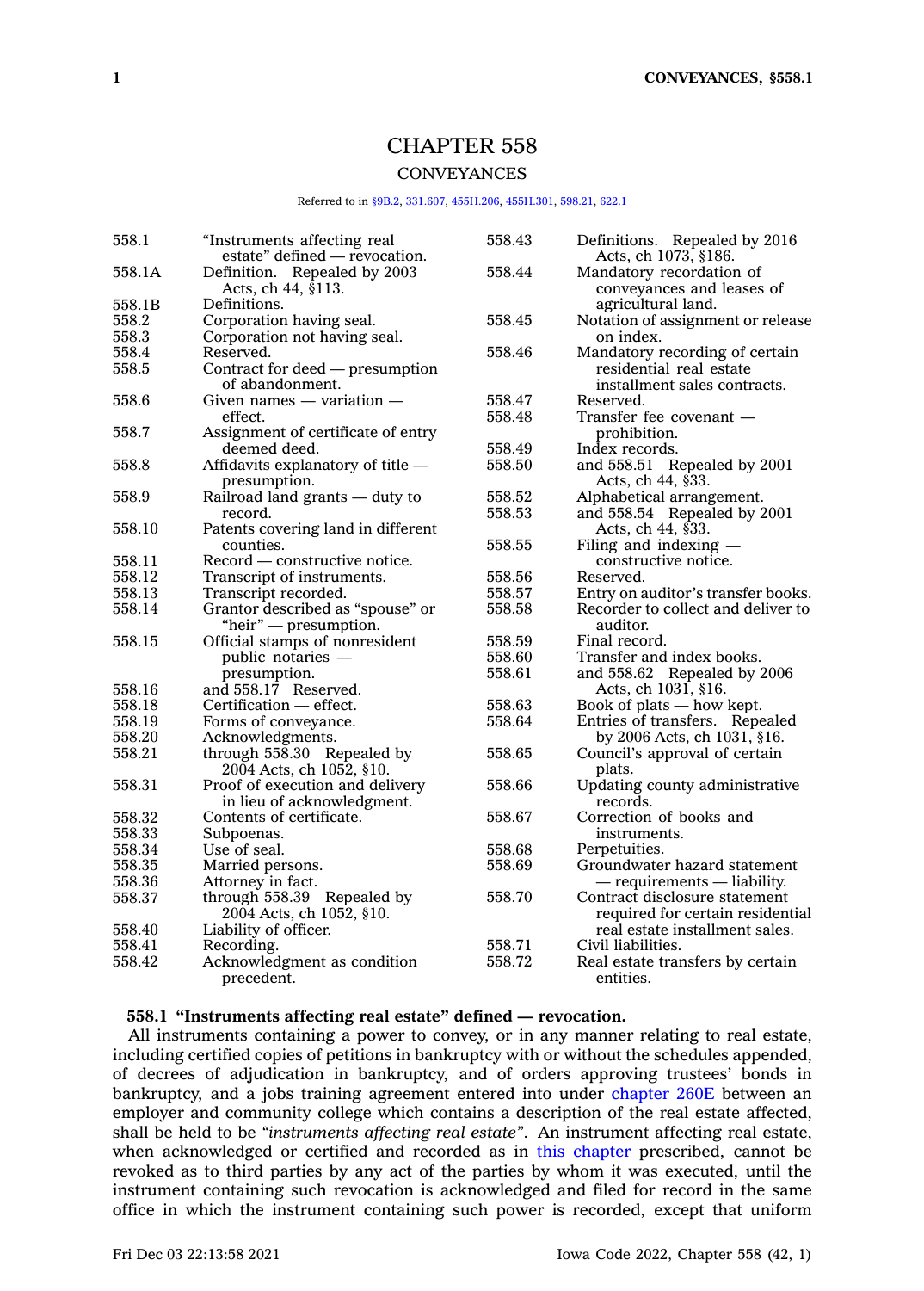commercial code financing statements and financing statement changes as provided in [chapter](https://www.legis.iowa.gov/docs/code//554.pdf) 554 need not be thus acknowledged.

[C51, §1226; R60, §2234; C73, §1969; C97, §2957; C24, 27, 31, 35, 39, §**10066;** C46, 50, 54, 58, 62, 66, 71, 73, 75, 77, 79, 81, §558.1]

93 [Acts,](https://www.legis.iowa.gov/docs/acts/1993/CH0180.pdf) ch 180, §90; 2005 [Acts,](https://www.legis.iowa.gov/docs/acts/2005/CH0003.pdf) ch 3, §96; 2014 Acts, ch [1132,](https://www.legis.iowa.gov/docs/acts/2014/CH1132.pdf) §34; 2015 [Acts,](https://www.legis.iowa.gov/docs/acts/2015/CH0030.pdf) ch 30, §175 Referred to in [§9B.2](https://www.legis.iowa.gov/docs/code/9B.2.pdf), [558A.1](https://www.legis.iowa.gov/docs/code/558A.1.pdf)

**558.1A Definition.** Repealed by 2003 [Acts,](https://www.legis.iowa.gov/docs/acts/2003/CH0044.pdf) ch 44, §113.

#### **558.1B Definitions.**

As used in this [chapter](https://www.legis.iowa.gov/docs/code//558.pdf), unless the context otherwise requires:

1. *"Book"*, *"list"*, *"record"*, or *"schedule"* kept by <sup>a</sup> county auditor, assessor, treasurer, recorder, sheriff, or other county officer means the county system as defined in [section](https://www.legis.iowa.gov/docs/code/445.1.pdf) 445.1.

2. *"Grantee"* means the name of the transferee in the transaction used to create the recording index. For other instruments affecting real estate, *"grantee"* includes but is not limited to <sup>a</sup> buyer, mortgagee, lender, assignee, lessee, or party to an affidavit who is not the affiant.

3. *"Grantor"* means the name of the transferor in the transaction used to create the recording index. For other instruments affecting real estate, *"grantor"* includes but is not limited to <sup>a</sup> seller, mortgagor, borrower, assignor, lessor, or affiant.

2000 Acts, ch [1148,](https://www.legis.iowa.gov/docs/acts/2000/CH1148.pdf) §1; 2010 Acts, ch [1023,](https://www.legis.iowa.gov/docs/acts/2010/CH1023.pdf) §1

## **558.2 Corporation having seal.**

In the execution of any written instrument conveying, encumbering, or affecting real estate by <sup>a</sup> corporation that has adopted <sup>a</sup> corporate seal, the seal of such corporation may but need not be attached or affixed to such written instrument.

[C51, §974; R60, §1823; C73, §2112; C97, §3068; S13, §3068; C24, 27, 31, 35, 39, §**10067;** C46, 50, 54, 58, 62, 66, 71, 73, 75, 77, 79, 81, §558.2]

96 Acts, ch [1154,](https://www.legis.iowa.gov/docs/acts/1996/CH1154.pdf) §1 Seals generally, [§537A.1](https://www.legis.iowa.gov/docs/code/537A.1.pdf)

## **558.3 Corporation not having seal.**

If the corporation has not adopted <sup>a</sup> corporate seal, such fact may but need not be stated in such written instrument.

[S13, §3068; C24, 27, 31, 35, 39, §**10068;** C46, 50, 54, 58, 62, 66, 71, 73, 75, 77, 79, 81, §558.3] 96 Acts, ch [1154,](https://www.legis.iowa.gov/docs/acts/1996/CH1154.pdf) §2

**558.4** Reserved.

#### **558.5 Contract for deed — presumption of abandonment.**

1. When the record shows that <sup>a</sup> contract or bond for <sup>a</sup> deed was executed more than ten years earlier, the contract or bond shall be deemed abandoned by the vendee and void and the land shall be freed from any lien or defect on account of the contract or bond in any of the following situations:

*a.* The record does not indicate the contract or bond has been performed and more than ten years have elapsed since the contract or bond by its terms was to be performed.

*b.* A performance date for the contract or bond is not stated in the contract or bond or any extensions thereof and more than twenty years have elapsed from the date the contract or bond was executed.

2. This [section](https://www.legis.iowa.gov/docs/code/558.5.pdf) shall apply to <sup>a</sup> contract or bond described in this [section](https://www.legis.iowa.gov/docs/code/558.5.pdf) if the contract or bond is not filed of record but is referred to in another instrument which is filed of record. The contract or bond shall be deemed abandoned by the vendee ten years from the date that the contract or bond is to be performed according to the recorded instrument. However, if the recorded instrument does not refer to <sup>a</sup> performance date for the contract or bond, the contract or bond shall be deemed abandoned twenty years after the date that the instrument containing the reference is recorded.

3. This [section](https://www.legis.iowa.gov/docs/code/558.5.pdf) shall not apply to <sup>a</sup> vendee or <sup>a</sup> vendee's successor in interest if the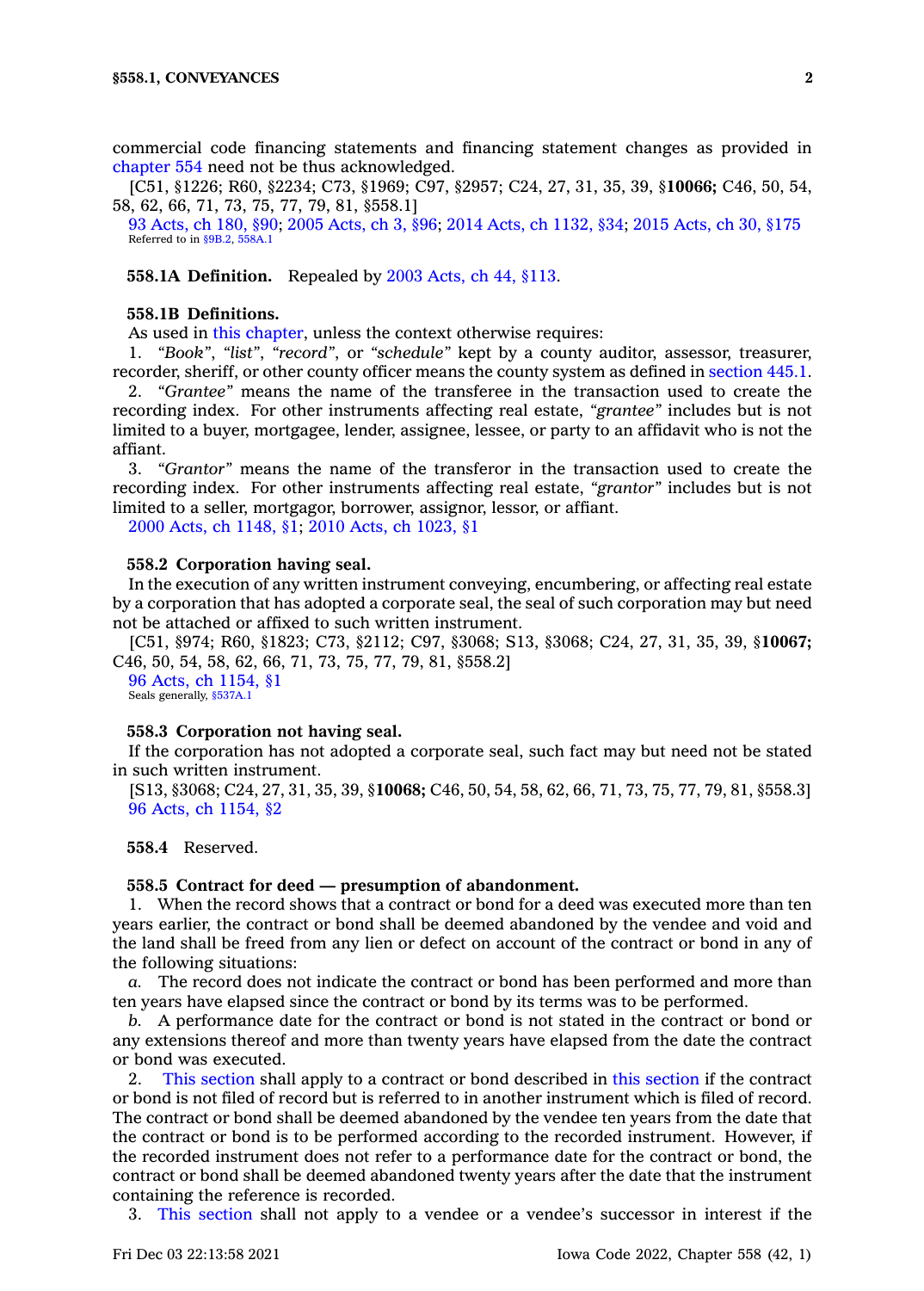vendee or the vendee's successor in interest is in possession of the property or has been continuously paying the total amount due, as defined in [section](https://www.legis.iowa.gov/docs/code/445.1.pdf) 445.1, of the taxes levied against the property for the preceding five years.

[S13, §2963-j; C24, 27, 31, 35, 39, §**10070;** C46, 50, 54, 58, 62, 66, 71, 73, 75, 77, 79, 81, §558.5]

91 [Acts,](https://www.legis.iowa.gov/docs/acts/1991/CH0183.pdf) ch 183, §8; 2013 [Acts,](https://www.legis.iowa.gov/docs/acts/2013/CH0083.pdf) ch 83, §1

### **558.6 Given names — variation — effect.**

When there is <sup>a</sup> difference between the given names or initials in which title is taken, and the given names or initials of the grantor in <sup>a</sup> succeeding conveyance, and the surnames in both instances are written the same or sound the same, the conveyances or the record of them is presumptive evidence that the surname in the several conveyances and instruments refers to the same person.

[S13, §2963-k; C24, 27, 31, 35, 39, §**10071;** C46, 50, 54, 58, 62, 66, 71, 73, 75, 77, 79, 81, §558.6]

84 Acts, ch [1067,](https://www.legis.iowa.gov/docs/acts/1984/CH1067.pdf) §46

#### **558.7 Assignment of certificate of entry deemed deed.**

When the record shows:

1. That the original entry, certificate of entry, receipt, or duplicate thereof has been assigned;

2. That prior or subsequent to such assignment, the United States or state issued <sup>a</sup> patent or conveyance to the assignor;

3. That no deed of conveyance appears on record from the person who made the original entry or assignor to the assignee; and

4. That the present record owner holds title under such assignment; such assignment shall have the same force and effect as <sup>a</sup> deed of conveyance and shall be conclusively presumed to carry all right, title, and interest of the patentee of said real estate, the same as though <sup>a</sup> deed of conveyance had been subsequently executed by the patentee or assignor to <sup>a</sup> subsequent grantor.

[S13, §2963-n; C24, 27, 31, 35, 39, §**10072;** C46, 50, 54, 58, 62, 66, 71, 73, 75, 77, 79, 81, §558.7]

## **558.8 Affidavits explanatory of title — presumption.**

Affidavits explaining any defect in the chain of title to any real estate may be recorded as instruments affecting the same, but no one except the owner in possession of such real estate shall have the right to file such affidavit. Such affidavit or the record thereof, including all such affidavits now of record, shall raise <sup>a</sup> presumption from the date of recording that the purported facts stated therein are true; after the lapse of three years from the date of such recording, such presumption shall be conclusive.

[C51, §1226; R60, §2234; C73, §1969; C97, §2957; S13, §2963-i; C24, 27, 31, 35, 39, §**10073;** C46, 50, 54, 58, 62, 66, 71, 73, 75, 77, 79, 81, §558.8]

#### **558.9 Railroad land grants — duty to record.**

Every railroad company which owns or claims real estate in this state, granted by the government of the United States or this state to aid in the construction of its railroad, where it has not already done so, shall place on file and cause to be recorded, in each county wherein the real estate granted is situated, evidence of its title or claim of title, whether the same consists of patents from the United States, certificates from the secretary of the interior, or governor of this state, or the proper land office of the United States or this state. Where no patent was issued, reference shall be made in said certificate to the Acts of Congress, and the Acts of the legislature of this state, granting such lands, giving the date thereof, and date of their approval under which claim of title is made.

[C97, §2939; C24, 27, 31, 35, 39, §**10074;** C46, 50, 54, 58, 62, 66, 71, 73, 75, 77, 79, 81, §558.9]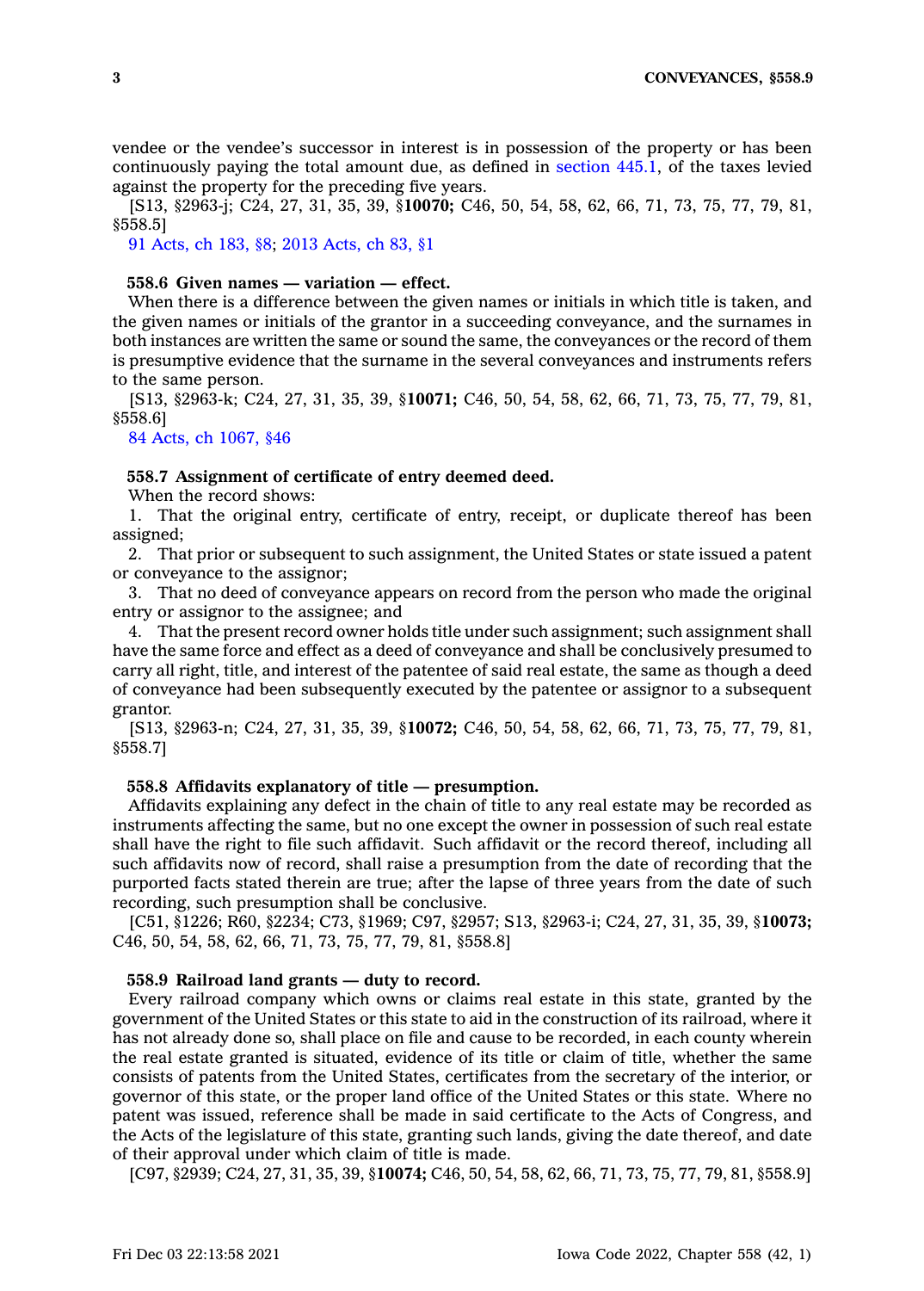## **558.10 Patents covering land in different counties.**

Where the certificate of the secretary of the interior or the patents cover real estate situated in more than one county, the secretary of state shall, upon the application of any railroad company or its grantee, prepare and furnish, to be recorded, <sup>a</sup> list of all the real estate situated in any one county so granted, patented, or certified; and all such evidences of title shall be entered by the auditor upon the index, transfer, and plat books.

[C97, §2939; C24, 27, 31, 35, 39, §**10075;** C46, 50, 54, 58, 62, 66, 71, 73, 75, 77, 79, 81, §558.10]

#### **558.11 Record — constructive notice.**

The evidence of title shall be filed with the recorder of deeds of the county in which the real estate is situated, who shall record the same, and place an abstract thereof upon the index of deeds. The recording thereof shall be constructive notice to all persons, as provided in other cases of entries upon said index, and the recorder shall receive the same fees therefor as for recording other instruments.

[C97, §2940; C24, 27, 31, 35, 39, §**10076;** C46, 50, 54, 58, 62, 66, 71, 73, 75, 77, 79, 81, §558.11]

Fees, [§331.604](https://www.legis.iowa.gov/docs/code/331.604.pdf)

## **558.12 Transcript of instruments.**

A person interested in <sup>a</sup> parcel of real estate may procure from <sup>a</sup> county recorder in this state <sup>a</sup> transcript of any instrument affecting real estate which is of record in that recorder's office. The transcript shall be certified by the recorder.

[S13, §2938-a; C24, 27, 31, 35, 39, §**10077;** C46, 50, 54, 58, 62, 66, 71, 73, 75, 77, 79, 81, §558.12]

90 Acts, ch [1081,](https://www.legis.iowa.gov/docs/acts/1990/CH1081.pdf) §2 Referred to in [§558.13](https://www.legis.iowa.gov/docs/code/558.13.pdf)

## **558.13 Transcript recorded.**

A transcript of the record of any instrument affecting real estate, certified as provided in section [558.12](https://www.legis.iowa.gov/docs/code/558.12.pdf), shall be entitled to record in the office of the recorder of any other county in which is situated any of the real estate affected by such instrument. The effect of the recording of transcript shall be the same as the recording of the original instrument.

[S13, §2938-a; C24, 27, 31, 35, 39, §**10078;** C46, 50, 54, 58, 62, 66, 71, 73, 75, 77, 79, 81, §558.13]

## **558.14 Grantor described as "spouse" or "heir" — presumption.**

All conveyances or the record title thereof of real estate executed more than ten years earlier, wherein the grantor or grantors described themselves as the surviving spouse, heir at law, heirs at law, surviving spouse and heir at law, or surviving spouse and heirs at law, of some person deceased in whom the record title or ownership of said real estate previously vested, shall be conclusive evidence of the facts so recited as far as they relate to the right of the grantor or grantors to convey, as fully as if the record title of said grantor or grantors had been established by due probate proceedings in the county wherein the real estate is situated.

[S13, §2963-e; C24, 27, 31, 35, 39, §**10079;** C46, 50, 54, 58, 62, 66, 71, 73, 75, 77, 79, 81, §558.14]

91 [Acts,](https://www.legis.iowa.gov/docs/acts/1991/CH0183.pdf) ch 183, §9

#### **558.15 Official stamps of nonresident public notaries — presumption.**

Any official stamp purporting to have been affixed to any instrument in writing, by any notary public as provided in [chapter](https://www.legis.iowa.gov/docs/code//9B.pdf) 9B residing elsewhere than in this state, shall be prima facie evidence that the words thereon engraved conform to the requirements of the law of the place where such certificate purports to have been made.

[S13, §2943-a; C24, 27, 31, 35, 39, §**10080;** C46, 50, 54, 58, 62, 66, 71, 73, 75, 77, 79, 81, §558.15]

2001 [Acts,](https://www.legis.iowa.gov/docs/acts/2001/CH0038.pdf) ch 38, §6; 2001 [Acts,](https://www.legis.iowa.gov/docs/acts/2001/CH0176.pdf) ch 176, §45, 46; 2012 Acts, ch [1050,](https://www.legis.iowa.gov/docs/acts/2012/CH1050.pdf) §47, 60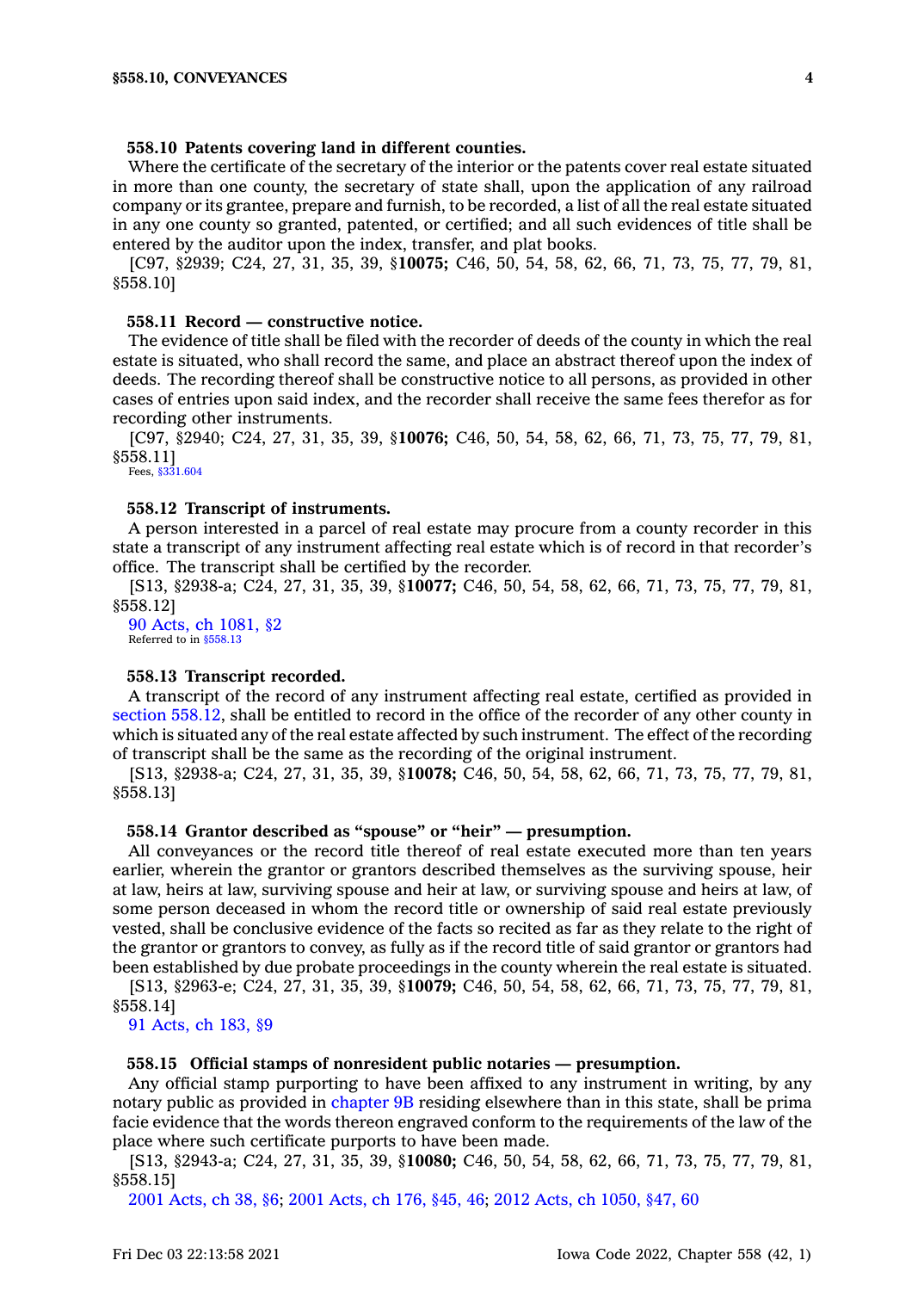**558.16 and 558.17** Reserved.

## **558.18 Certification — effect.**

When any such records are copied, the officer to whose office the original records belong shall compare the copy so made with the original, and when found correct, shall attach the officer's certificate in each volume or book of such copied records, to the effect that the officer has compared such copies with the original and they are true and correct, and such copied records shall thereupon have the same force and effect in all respects as the original records.

[R60, §2261, 2262; C73, §1974, 1975; C97, §2963; C24, 27, 31, 35, 39, §**10083;** C46, 50, 54, 58, 62, 66, 71, 73, 75, 77, 79, 81, §558.18]

#### **558.19 Forms of conveyance.**

The following or other equivalent forms of conveyance, varied to suit circumstances, are sufficient for the purposes herein contemplated:

1. *For <sup>a</sup> quitclaim deed.*

For the consideration of ................ dollars, I hereby quitclaim to ................................ all my interest in the following tract of real estate (describing it).

2. *For <sup>a</sup> deed in fee simple without warranty.*

For the consideration of ................ dollars, I hereby convey to ................................ the following tract of real estate (describing it).

3. *For <sup>a</sup> deed in fee with warranty.* The same as the last preceding form, adding the words:

> And I warrant the title against all persons whomsoever (or other words of warranty, as the party may desire).

4. *For <sup>a</sup> mortgage.* The same as deed of conveyance, adding the following:

To be void upon condition that I pay, etc.

[C51, §1232; R60, §2240; C73, §1970; C97, §2958; C24, 27, 31, 35, 39, §**10084;** C46, 50, 54, 58, 62, 66, 71, 73, 75, 77, 79, 81, §558.19]

#### **558.20 Acknowledgments.**

The acknowledgment of any deed, conveyance, or other instrument in writing by which real estate in this state is conveyed or encumbered, whether made within this state, outside this state, outside the United States, or under federal authority, shall comply with the provisions of [chapter](https://www.legis.iowa.gov/docs/code//9B.pdf) 9B.

[C51, §1217; R60, §2226; C73, §1955; C97, §2942; S13, §2942; C24, 27, 31, 35, 39, §**10085;** C46, 50, 54, 58, 62, 66, 71, 73, 75, 77, 79, 81, §558.20]

2004 Acts, ch [1052,](https://www.legis.iowa.gov/docs/acts/2004/CH1052.pdf) §1; 2012 Acts, ch [1050,](https://www.legis.iowa.gov/docs/acts/2012/CH1050.pdf) §48, 60 Referred to in **[§602.8102\(78\)](https://www.legis.iowa.gov/docs/code/602.8102.pdf)** Certain acknowledgments legalized, [§589.4,](https://www.legis.iowa.gov/docs/code/589.4.pdf) 589.5

**558.21 through 558.30** Repealed by 2004 Acts, ch 1052, §10. See §558.20.

## **558.31 Proof of execution and delivery in lieu of acknowledgment.**

Proof of the due and voluntary execution and delivery of <sup>a</sup> deed or other instrument may be made before any officer authorized to take acknowledgments, by one competent person other than the vendee or other person to whom the instrument is executed, in the following cases:

1. If the grantor dies before making the acknowledgment.

2. If the grantor's attendance cannot be procured.

3. If, having appeared, the grantor refuses to acknowledge the execution of the instrument.

[C51, §1220, 1221; R60, §2228; C73, §1959; C97, §2949; C24, 27, 31, 35, 39, §**10095;** C46, 50, 54, 58, 62, 66, 71, 73, 75, 77, 79, 81, §558.31] Referred to in [§558.33](https://www.legis.iowa.gov/docs/code/558.33.pdf)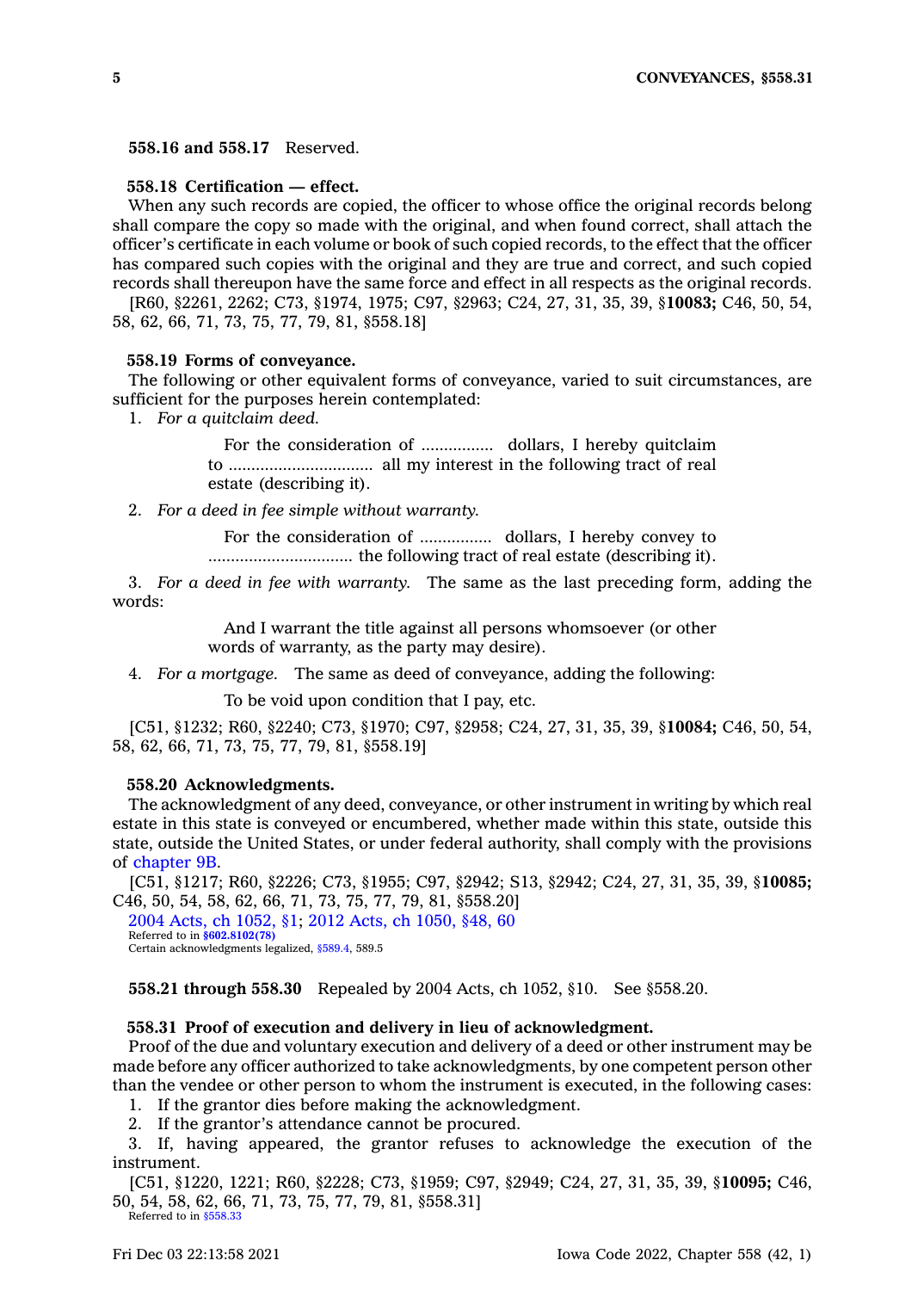#### **558.32 Contents of certificate.**

The certificate endorsed by the officer upon <sup>a</sup> deed or other instrument thus proved must state:

1. The title of the officer taking the proof.

2. That it was satisfactorily proved that the grantor was dead, or that for some other reason the grantor's attendance could not be procured in order to make the acknowledgment, or that, having appeared, the grantor refused to acknowledge the same.

3. The name of the witness by whom proof was made, and that it was proved by the witness that the instrument was executed and delivered by the person whose name is thereunto subscribed as <sup>a</sup> party.

[C51, §1222; R60, §2230; C73, §1960; C97, §2950; C24, 27, 31, 35, 39, §**10096;** C46, 50, 54, 58, 62, 66, 71, 73, 75, 77, 79, 81, §558.32]

## **558.33 Subpoenas.**

An officer having power to take the proof of execution and delivery of <sup>a</sup> deed or other instrument under [section](https://www.legis.iowa.gov/docs/code/558.31.pdf) 558.31 may issue the necessary subpoenas, and compel the attendance of witnesses residing within the county, in the manner provided for the taking of depositions.

[C51, §1225; R60, §2233; C73, §1965; C97, §2956; C24, 27, 31, 35, 39, §**10097;** C46, 50, 54, 58, 62, 66, 71, 73, 75, 77, 79, 81, §558.33]

2020 Acts, ch [1063,](https://www.legis.iowa.gov/docs/acts/2020/CH1063.pdf) §314 Enforcing attendance, §622.84, [622.102](https://www.legis.iowa.gov/docs/code/622.102.pdf)

#### **558.34 Use of seal.**

The certificate of proof or acknowledgment may be given under seal or otherwise, according to the mode by which the officer making the same usually authenticates the officer's formal acts.

[C51, §1223; R60, §2231; C73, §1961; C97, §2951; C24, 27, 31, 35, 39, §**10098;** C46, 50, 54, 58, 62, 66, 71, 73, 75, 77, 79, 81, §558.34]

#### **558.35 Married persons.**

The acknowledgment of <sup>a</sup> married person, when required by law, may be taken in the same form as if the person were sole, and without any examination separate and apart from the person's spouse.

[C97, §2960; C24, 27, 31, 35, 39, §**10099;** C46, 50, 54, 58, 62, 66, 71, 73, 75, 77, 79, 81, §558.35]

#### **558.36 Attorney in fact.**

The execution of any deed, mortgage, or other instrument in writing, executed by any attorney in fact, may be acknowledged by the attorney executing the same.

[R60, §2251; C73, §1962; C97, §2952; C24, 27, 31, 35, 39, §**10100;** C46, 50, 54, 58, 62, 66, 71, 73, 75, 77, 79, 81, §558.36]

**558.37 through 558.39** Repealed by 2004 Acts, ch 1052, §10.

#### **558.40 Liability of officer.**

Any officer, who knowingly misstates <sup>a</sup> material fact in any of the certificates mentioned in this [chapter](https://www.legis.iowa.gov/docs/code//558.pdf) or [chapter](https://www.legis.iowa.gov/docs/code//9B.pdf) 9B, shall be liable for all damages caused thereby, and shall be guilty of <sup>a</sup> serious misdemeanor.

[C51, §1224; R60, §2232; C73, §1964; C97, §2955; C24, 27, 31, 35, 39, §**10104;** C46, 50, 54, 58, 62, 66, 71, 73, 75, 77, 79, 81, §558.40]

2004 Acts, ch [1052,](https://www.legis.iowa.gov/docs/acts/2004/CH1052.pdf) §2; 2012 Acts, ch [1050,](https://www.legis.iowa.gov/docs/acts/2012/CH1050.pdf) §49, 60

#### **558.41 Recording.**

1. *Effect of recording.* An instrument affecting real estate is of no validity against subsequent purchasers for <sup>a</sup> valuable consideration, without notice, or against the state or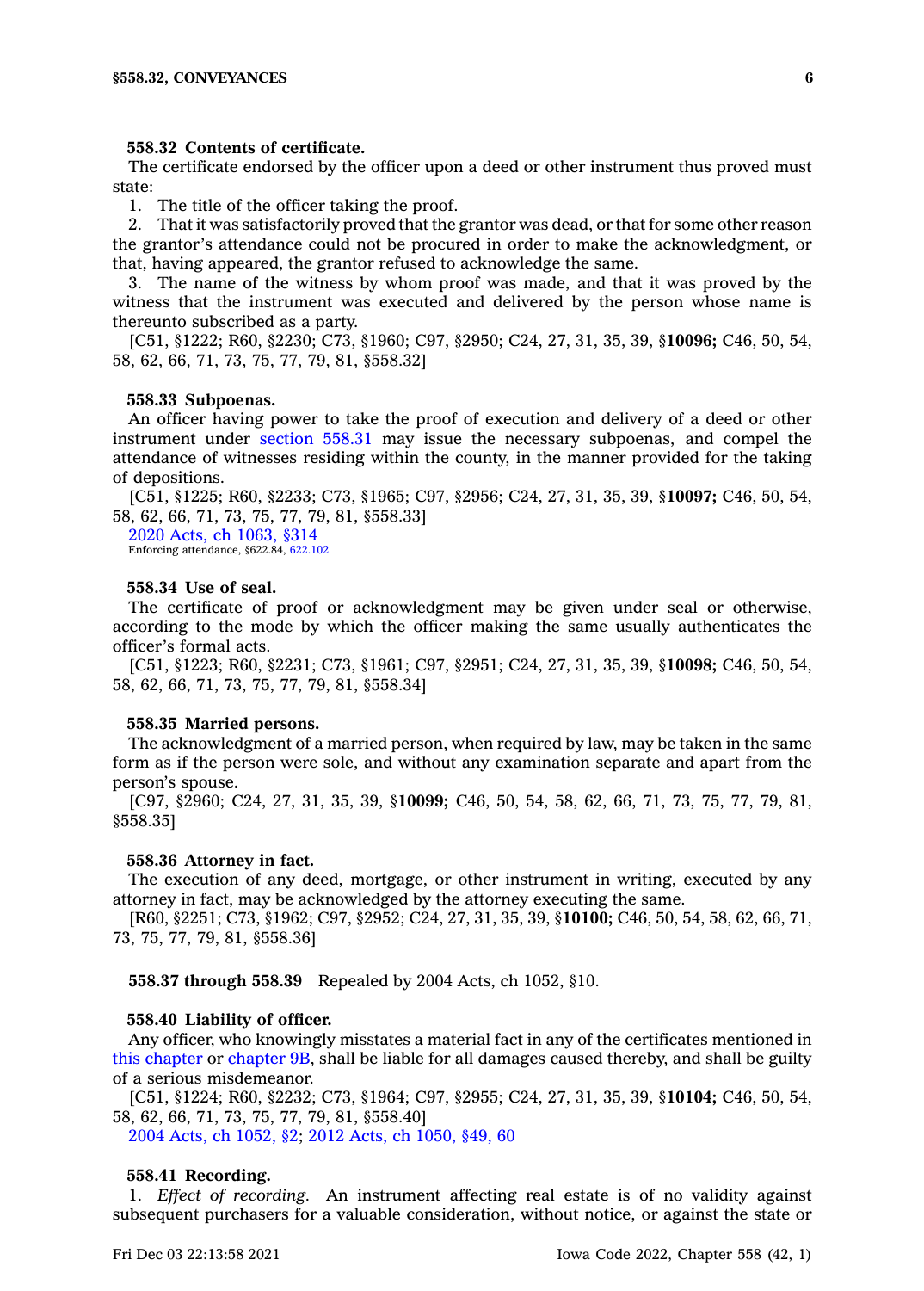any of its political subdivisions during and after condemnation proceedings against the real estate, unless the instrument is filed and recorded in the county in which the real estate is located, as provided in this [chapter](https://www.legis.iowa.gov/docs/code//558.pdf).

2. *Priority.* An interest in real estate evidenced by an instrument so filed shall have priority over any lien that is given equal precedence with ordinary taxes under [chapter](https://www.legis.iowa.gov/docs/code//260E.pdf) 260E or [260F](https://www.legis.iowa.gov/docs/code//260F.pdf), or its successor provisions, except for <sup>a</sup> lien under [chapter](https://www.legis.iowa.gov/docs/code//260E.pdf) 260E or [260F](https://www.legis.iowa.gov/docs/code//260F.pdf) upon the real estate described in an instrument or job training agreement filed in the office of the recorder of the county in which the real estate is located prior to the filing of <sup>a</sup> conflicting instrument affecting the real estate, and <sup>a</sup> subordinate lien under [chapter](https://www.legis.iowa.gov/docs/code//260E.pdf) 260E or [260F](https://www.legis.iowa.gov/docs/code//260F.pdf) may be divested or discharged by judicial sale or by other available legal remedy notwithstanding any provision to the contrary contained in [chapter](https://www.legis.iowa.gov/docs/code//260E.pdf) 260E or [260F](https://www.legis.iowa.gov/docs/code//260F.pdf), or its successor provisions. Nothing in this [section](https://www.legis.iowa.gov/docs/code/558.41.pdf) shall abrogate the collection of, or any lien for, unpaid property taxes which have attached to real estate pursuant to [chapter](https://www.legis.iowa.gov/docs/code//445.pdf) 445, including taxes levied against tangible property that is assessed and taxed as real property pursuant to [chapter](https://www.legis.iowa.gov/docs/code//427A.pdf) 427A, or the collection of, or any lien for, unpaid taxes for which notice of lien has been properly recorded pursuant to [section](https://www.legis.iowa.gov/docs/code/422.26.pdf) 422.26.

3. *Prohibitions against recording unenforceable.* A provision contained in <sup>a</sup> residential real estate installment sales contract which prohibits the recording of the contract, or the recording of <sup>a</sup> memorandum of the contract, is unenforceable by any party to the contract.

4. *Termination of life estate.* Upon the termination of <sup>a</sup> life estate interest through the death of the holder of the life estate, any surviving holder or successor in interest shall prepare <sup>a</sup> change of title or affidavit for tax purposes and shall deliver such instrument to the county recorder of the county in which each parcel of real estate is located.

[C51, §1211; R60, §2220; C73, §1941; C97, §2925; C24, 27, 31, 35, 39, §**10105;** C46, 50, 54, 58, 62, 66, 71, 73, 75, 77, 79, 81, §558.41]

93 [Acts,](https://www.legis.iowa.gov/docs/acts/1993/CH0033.pdf) ch 33, §1; 93 [Acts,](https://www.legis.iowa.gov/docs/acts/1993/CH0180.pdf) ch 180, §91; 98 Acts, ch [1120,](https://www.legis.iowa.gov/docs/acts/1998/CH1120.pdf) §2; 2004 Acts, ch [1144,](https://www.legis.iowa.gov/docs/acts/2004/CH1144.pdf) §3; [2006](https://www.legis.iowa.gov/docs/acts/2006/CH1031.pdf) Acts, ch [1031,](https://www.legis.iowa.gov/docs/acts/2006/CH1031.pdf) §7

## **558.42 Acknowledgment as condition precedent.**

A document shall not be deemed lawfully recorded, unless it has been previously acknowledged or proved in the manner prescribed in [chapter](https://www.legis.iowa.gov/docs/code//9B.pdf) 9B, except that affidavits, and certified copies of petitions in bankruptcy with or without the schedules appended, of decrees of adjudication in bankruptcy, and of orders approving trustees' bonds in bankruptcy, and uniform commercial code financing statements and financing statement changes as provided in [chapter](https://www.legis.iowa.gov/docs/code//554.pdf) 554 need not be thus acknowledged.

[C51, §1212; R60, §2221; C73, §1942; C97, §2926; C24, 27, 31, 35, 39, §**10106;** C46, 50, 54, 58, 62, 66, 71, 73, 75, 77, 79, 81, §558.42]

90 Acts, ch [1205,](https://www.legis.iowa.gov/docs/acts/1990/CH1205.pdf) §60; 91 [Acts,](https://www.legis.iowa.gov/docs/acts/91/CH0211.pdf) ch 211, §12; 2004 Acts, ch [1052,](https://www.legis.iowa.gov/docs/acts/2004/CH1052.pdf) §3; 2005 [Acts,](https://www.legis.iowa.gov/docs/acts/2005/CH0003.pdf) ch 3, §97; 2012 Acts, ch [1050,](https://www.legis.iowa.gov/docs/acts/2012/CH1050.pdf) §50, 60

**558.43 Definitions.** Repealed by 2016 Acts, ch 1073, §186. See §558.44, [subsection](https://www.legis.iowa.gov/docs/code/558.44.pdf) 1.

## **558.44 Mandatory recordation of conveyances and leases of agricultural land.**

1. As used in this [section](https://www.legis.iowa.gov/docs/code/558.44.pdf), unless the context otherwise requires:

*a. "Agricultural land"* means agricultural land as defined in [section](https://www.legis.iowa.gov/docs/code/9H.1.pdf) 9H.1.

*b. "Beneficial ownership"* includes interests held by <sup>a</sup> nonresident alien individual directly or indirectly holding or acquiring <sup>a</sup> ten percent or greater share in the partnership, limited partnership, corporation, or trust, or directly or indirectly through two or more such entities. In addition, *"beneficial ownership"* shall include interests held by all nonresident alien individuals if the nonresident alien individuals in the aggregate directly or indirectly hold or acquire twenty-five percent or more of the partnership, limited partnership, corporation, or trust.

*c. "Conveyance"* means all deeds and all contracts for the conveyance of an estate in real property except those contracts to be fulfilled within six months from the date of execution thereof.

*d. "Nonresident alien"* means: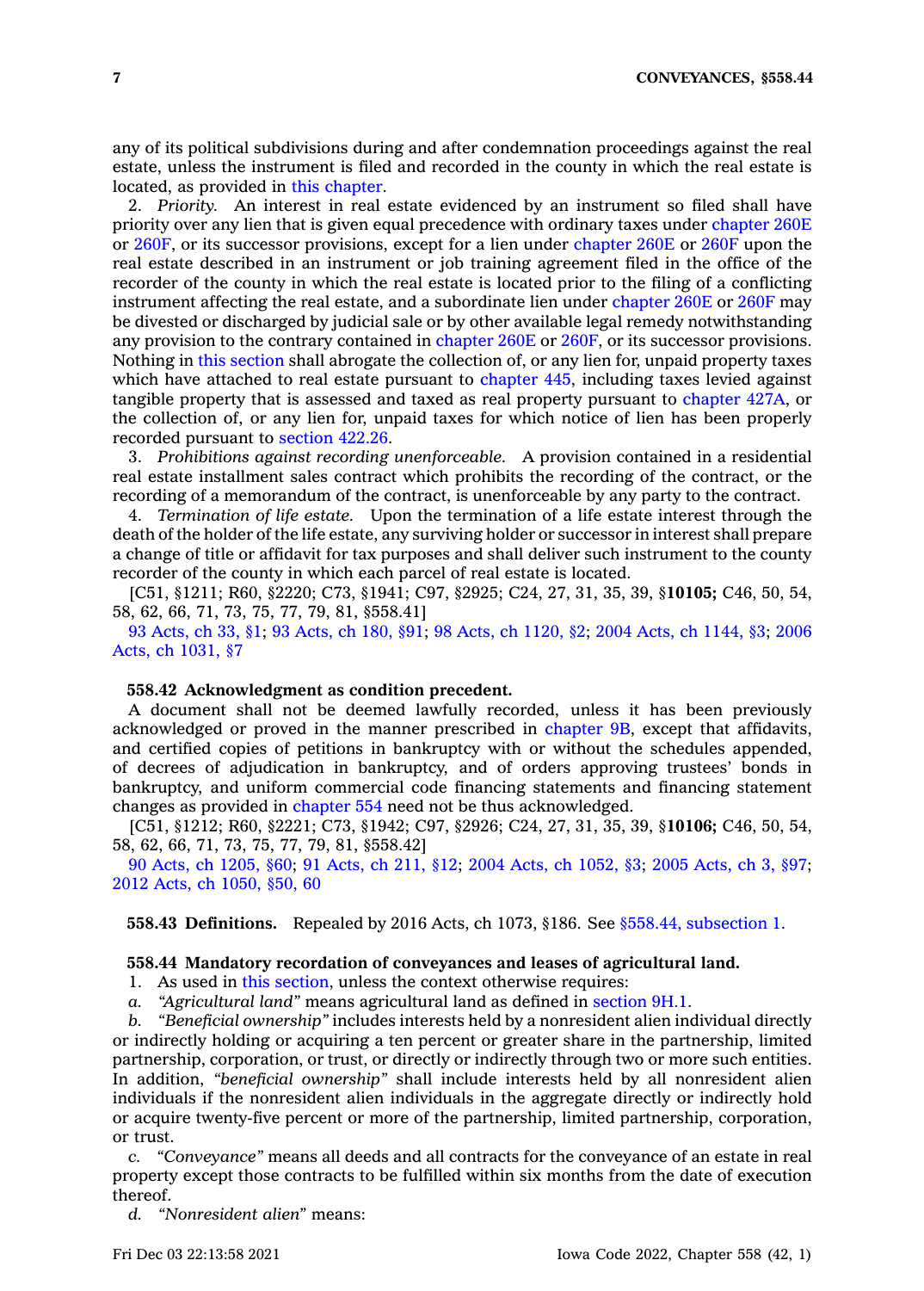(1) An individual who is not <sup>a</sup> citizen of the United States and who is not domiciled in the United States.

(2) A corporation incorporated under the law of any foreign country.

(3) A corporation organized in the United States, beneficial ownership of which is held, directly or indirectly, by nonresident alien individuals.

(4) A trust organized in the United States or elsewhere if beneficial ownership is held, directly or indirectly, by nonresident alien individuals.

(5) A partnership or limited partnership organized in the United States or elsewhere if beneficial ownership is held, directly or indirectly, by nonresident alien individuals.

2. Every conveyance or lease of agricultural land, except leases not to exceed five years in duration with renewals, conveyances or leases made by operation of law, and distributions made from estates to heirs or devisees shall be recorded by the grantee or lessee with the county recorder not later than one hundred eighty days after the date of conveyance or lease.

3. For an instrument of conveyance of agricultural land deposited with an escrow agent, the fact of deposit of that instrument of conveyance with the escrow agent as well as the name and address of the grantor and grantee shall be recorded, by <sup>a</sup> document executed by the escrow agent, with the county recorder not later than one hundred eighty days from the date of the deposit with the escrow agent. For an instrument of conveyance of agricultural land delivered by an escrow agent, that instrument shall be recorded with the county recorder not later than one hundred eighty days from the date of delivery of the instrument of conveyance by the escrow agent.

4. At the time of recordation of the conveyance or lease of agricultural land, except <sup>a</sup> lease not exceeding five years in duration with renewals, conveyances or leases made by operation of law and distributions made from estates of decedents to heirs or devisees, to <sup>a</sup> nonresident alien as grantee or lessee, such conveyance or lease shall disclose, in an affidavit to be recorded therewith as <sup>a</sup> precondition to recordation, the name, address, and citizenship of the nonresident alien. In addition, if the nonresident alien is <sup>a</sup> partnership, limited partnership, corporation, or trust, the affidavit shall also disclose the names, addresses, and citizenship of the nonresident alien individuals who are the beneficial owners of such entities. However, any partnership, limited partnership, corporation, or trust which has <sup>a</sup> class of equity securities registered with the United States securities and exchange commission under section 12 of the Securities Exchange Act of 1934 as amended to January 1, 1978, need only state that fact on the affidavit.

5. Failure to record <sup>a</sup> conveyance or lease of agricultural land required to be recorded by this [section](https://www.legis.iowa.gov/docs/code/558.44.pdf) by the grantee or lessee within the specified time limit is punishable by <sup>a</sup> fine not to exceed one hundred dollars per day for each day of violation. The county recorder shall record <sup>a</sup> conveyance or lease of agricultural land presented for recording even though not presented within one hundred eighty days after the date of conveyance or lease. The county recorder shall forward to the county attorney <sup>a</sup> copy of each such conveyance or lease of agricultural land recorded more than one hundred eighty days from the date of conveyance. The county attorney shall initiate action in the district court to enforce the provisions of [this](https://www.legis.iowa.gov/docs/code/558.44.pdf) [section](https://www.legis.iowa.gov/docs/code/558.44.pdf). Failure to timely record shall not invalidate an otherwise valid conveyance or lease.

6. If <sup>a</sup> real estate contract or lease is required to be recorded under this [section](https://www.legis.iowa.gov/docs/code/558.44.pdf), the requirement is satisfied by recording either the entire real estate contract or lease or <sup>a</sup> memorandum of the contract or lease containing at least the names and addresses of all parties named in the contract or lease, <sup>a</sup> description of all real property and interests therein subject to the contract or lease, the length of the contract or initial term of the lease, and in the case of <sup>a</sup> lease <sup>a</sup> statement as to whether any of the named parties have or are subject to renewal rights, and if so, the event or condition upon which renewal occurs, the number of renewal terms and the length of each, and in the case of <sup>a</sup> real estate contract <sup>a</sup> statement as to whether the seller is entitled to the remedy of forfeiture and as to the dates upon which payments are due. This [subsection](https://www.legis.iowa.gov/docs/code/558.44.pdf) is effective July 1, 1980, for all contracts and leases of agricultural land made on or after July 1, 1980.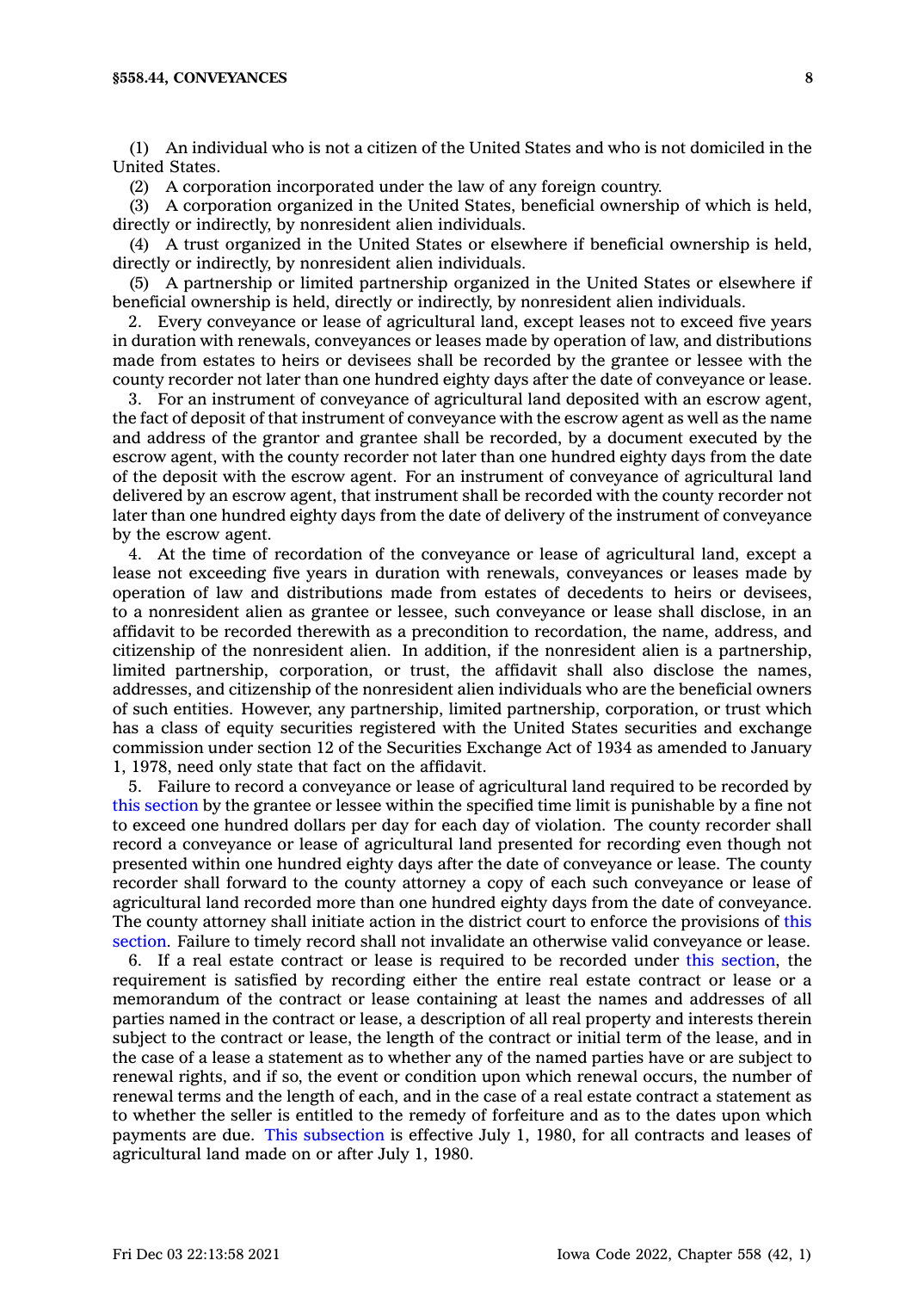7. The provisions of this [section](https://www.legis.iowa.gov/docs/code/558.44.pdf), except as otherwise provided, are effective July 1, 1979, for all conveyances and leases of agricultural land made on or after July 1, 1979.

[C79, 81, §558.44] 2015 [Acts,](https://www.legis.iowa.gov/docs/acts/2015/CH0029.pdf) ch 29, §102; 2016 Acts, ch [1073,](https://www.legis.iowa.gov/docs/acts/2016/CH1073.pdf) §161 Referred to in [§331.602](https://www.legis.iowa.gov/docs/code/331.602.pdf), [331.756\(62\)](https://www.legis.iowa.gov/docs/code/331.756.pdf)

## **558.45 Notation of assignment or release on index.**

Where any mortgage, contract, or other instrument constituting an encumbrance upon real estate shall be assigned or released by <sup>a</sup> separate instrument, it shall be the duty of the recorder to make <sup>a</sup> notation where the instrument was originally indexed, indicating the nature of such assignment or release and <sup>a</sup> document reference number of the record where the same is recorded.

[C27, 31, 35, §10108-a1; C31, 35, §10115-c1; C39, §**10108.1, 10115.1;** C46, 50, 54, 58, 62, 66, §558.45, 558.56; C71, 73, 75, 77, 79, 81, §558.45] 2001 [Acts,](https://www.legis.iowa.gov/docs/acts/2001/CH0044.pdf) ch 44, §22

## **558.46 Mandatory recording of certain residential real estate installment sales contracts.**

1. Every real estate installment sales contract transferring an interest in residential property shall be recorded by the contract seller with the county recorder in the county in which the real estate is situated not later than ninety days from the date the contract was signed by the contract seller and contract purchaser.

2. Failure to record <sup>a</sup> real estate contract required to be recorded by this [section](https://www.legis.iowa.gov/docs/code/558.46.pdf) by the contract seller within the specified time limit is punishable by <sup>a</sup> fine not to exceed one hundred dollars per day for each day of violation. The county recorder shall record <sup>a</sup> real estate contract presented for recording even though not presented within ninety days of the signing of the contract. The county recorder shall forward to the county attorney <sup>a</sup> copy of each real estate contract recorded more than ninety days from the date the contract was signed by the contract seller and contract purchaser. The county attorney shall initiate action in the district court to enforce the provisions of this [section](https://www.legis.iowa.gov/docs/code/558.46.pdf). Fines collected pursuant to this [subsection](https://www.legis.iowa.gov/docs/code/558.46.pdf) shall be deposited in the general fund of the county.

3. Failure to timely record shall not invalidate an otherwise valid real estate contract. However, <sup>a</sup> contract seller is prohibited from initiating forfeiture proceedings on the basis of <sup>a</sup> failure to comply with the terms of <sup>a</sup> real estate contract, if the contract has not been recorded.

4. If <sup>a</sup> real estate contract is required to be recorded under this [section](https://www.legis.iowa.gov/docs/code/558.46.pdf), the requirement is satisfied by recording either the entire real estate contract or <sup>a</sup> memorandum of the contract containing at least the names and addresses of all parties named in the contract, <sup>a</sup> description of all real property and interests in the real property subject to the contract, the length of the contract, and <sup>a</sup> statement as to whether the seller is entitled to the remedy of forfeiture and as to the dates upon which payments are due.

5. This [section](https://www.legis.iowa.gov/docs/code/558.46.pdf) applies to residential real estate installment sales contracts entered into before, on, or after July 1, 1998. However, such contracts entered into before July 1, 1998, shall not be subject to the fine in [subsection](https://www.legis.iowa.gov/docs/code/558.46.pdf) 2.

6. If <sup>a</sup> contract seller is subject to the requirements of section [558.70](https://www.legis.iowa.gov/docs/code/558.70.pdf), the contract must be recorded within thirty days rather than ninety days and the recording requirement is only satisfied by recording the real estate contract rather than <sup>a</sup> memorandum of the contract.

98 Acts, ch [1120,](https://www.legis.iowa.gov/docs/acts/1998/CH1120.pdf) §1; 2002 Acts, ch [1136,](https://www.legis.iowa.gov/docs/acts/2002/CH1136.pdf) §3, 6; 2010 Acts, ch [1058,](https://www.legis.iowa.gov/docs/acts/2010/CH1058.pdf) §1, 2; 2013 [Acts,](https://www.legis.iowa.gov/docs/acts/2013/CH0123.pdf) ch 123, [§29,](https://www.legis.iowa.gov/docs/acts/2013/CH0123.pdf) 30; 2021 [Acts,](https://www.legis.iowa.gov/docs/acts/2021/CH0020.pdf) ch 20, §12, 14, 15

## **558.47** Reserved.

#### **558.48 Transfer fee covenant —prohibition.**

1. For purposes of this [section](https://www.legis.iowa.gov/docs/code/558.48.pdf), unless the context otherwise requires:

<sup>2021</sup> repeal of former subsection 5 applies to assessment years beginning on or after January 1, 2022; 2021 Acts, ch 20, §15 2021 repeal of former subsection 5 effective January 1, 2022; 2021 Acts, ch 20, §14 Subsection 5 stricken and former subsections 6 and 7 renumbered as 5 and 6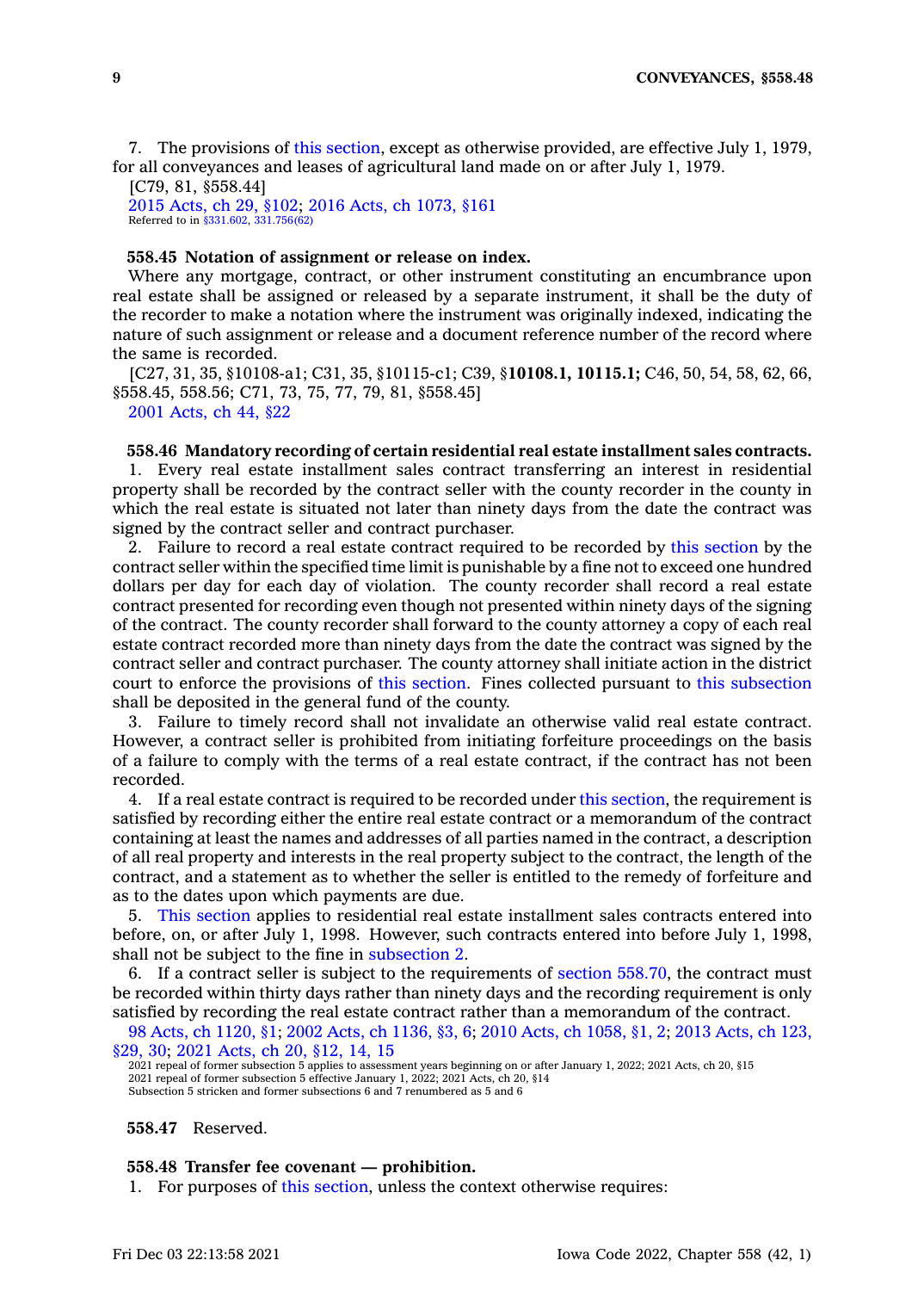*a. "Transfer"* means the sale, gift, conveyance, assignment, inheritance, or other transfer of ownership interest in real property located in this state.

*b.* (1) *"Transfer fee"* means <sup>a</sup> fee or charge payable upon the transfer of an interest in real property, or payable for the right to make or accept <sup>a</sup> transfer of an interest in real property, regardless of whether the fee or charge is <sup>a</sup> fixed amount or is determined as <sup>a</sup> percentage of the value of the property, the purchase price, or other consideration given for the transfer.

(2) *"Transfer fee"* does not include any of the following:

(a) Any consideration payable by the transferee to the transferor for the interest in real property being transferred.

(b) Any commission payable to <sup>a</sup> licensed real estate broker for the transfer of real property under an agreement between the broker and the transferee or transferor.

(c) Any interest, charges, fees, or other amounts payable by <sup>a</sup> borrower to <sup>a</sup> lender under <sup>a</sup> loan secured by <sup>a</sup> mortgage against real property, including but not limited to any fee payable to the lender for consenting to an assumption of the loan or <sup>a</sup> transfer of the real property subject to the mortgage, any fees or charges payable to the lender for estoppel letters or certificates, and any other consideration allowed by law and payable to the lender in connection with the loan.

(d) Any rent, reimbursement, charge, fee, or other amount payable by <sup>a</sup> lessee to <sup>a</sup> lessor under <sup>a</sup> lease, including but not limited to any fee payable to the lessor for consenting to an assignment, subletting, encumbrance, or transfer of the lease.

(e) Any consideration payable to the holder of an option to purchase an interest in real property or the holder of <sup>a</sup> right of first refusal or first offer to purchase an interest in real property for waiving, releasing, or not exercising the option or right upon the transfer of the property to another person.

(f) Any tax, fee, charge, assessment, fine, or other amount payable to or imposed by <sup>a</sup> governmental authority.

*c. "Transfer fee covenant"* means <sup>a</sup> declaration or covenant purporting to affect real property which requires or purports to require the payment of <sup>a</sup> transfer fee to the declarant or other person specified in the covenant or declaration, or to their successors or assigns, upon <sup>a</sup> subsequent transfer of an interest in the real property.

2. A transfer fee covenant shall not run with the title to real property and is not binding on or enforceable at law or in equity against any subsequent owner, purchaser, or mortgagee of any interest in the real property as an equitable servitude or otherwise. Any lien purporting to secure the payment of <sup>a</sup> transfer fee under <sup>a</sup> transfer fee covenant is void and unenforceable. 2010 Acts, ch [1152,](https://www.legis.iowa.gov/docs/acts/2010/CH1152.pdf) §1, 2

## **558.49 Index records.**

The recorder must keep index records to show the following:

- 1. Each grantor.
- 2. Each grantee.
- 3. The date and time when the instrument was filed with the recorder.
- 4. The date of the instrument.
- 5. The nature of the instrument.
- 6. The document reference number where the record of the instrument may be found.
- 7. The description of the real estate affected by the instrument.

[C51, §1213; R60, §2222; C73, §1943; C97, §2935; S13, §2935; C24, 27, 31, 35, 39, §**10109;** C46, 50, 54, 58, 62, 66, 71, 73, 75, 77, 79, 81, §558.49]

2001 [Acts,](https://www.legis.iowa.gov/docs/acts/2001/CH0044.pdf) ch 44, §23, 24; 2006 Acts, ch [1031,](https://www.legis.iowa.gov/docs/acts/2006/CH1031.pdf) §8; 2010 Acts, ch [1023,](https://www.legis.iowa.gov/docs/acts/2010/CH1023.pdf) §2 Referred to in [§10A.108](https://www.legis.iowa.gov/docs/code/10A.108.pdf), [96.14](https://www.legis.iowa.gov/docs/code/96.14.pdf), [359A.10](https://www.legis.iowa.gov/docs/code/359A.10.pdf), [422.26](https://www.legis.iowa.gov/docs/code/422.26.pdf), [437A.11,](https://www.legis.iowa.gov/docs/code/437A.11.pdf) [437A.22](https://www.legis.iowa.gov/docs/code/437A.22.pdf), [437B.7](https://www.legis.iowa.gov/docs/code/437B.7.pdf), [437B.18](https://www.legis.iowa.gov/docs/code/437B.18.pdf), [448.17](https://www.legis.iowa.gov/docs/code/448.17.pdf), [468.623](https://www.legis.iowa.gov/docs/code/468.623.pdf), [468.626](https://www.legis.iowa.gov/docs/code/468.626.pdf), [557C.4](https://www.legis.iowa.gov/docs/code/557C.4.pdf), [558.55](https://www.legis.iowa.gov/docs/code/558.55.pdf), [561.4](https://www.legis.iowa.gov/docs/code/561.4.pdf), [614.17](https://www.legis.iowa.gov/docs/code/614.17.pdf), [614.18](https://www.legis.iowa.gov/docs/code/614.18.pdf), [614.35](https://www.legis.iowa.gov/docs/code/614.35.pdf)

**558.50 and 558.51** Repealed by 2001 Acts, ch 44, §33.

#### **558.52 Alphabetical arrangement.**

The entries shall show the names of the respective grantors and grantees, arranged in alphabetical order. When the instrument is executed by <sup>a</sup> personal representative, guardian,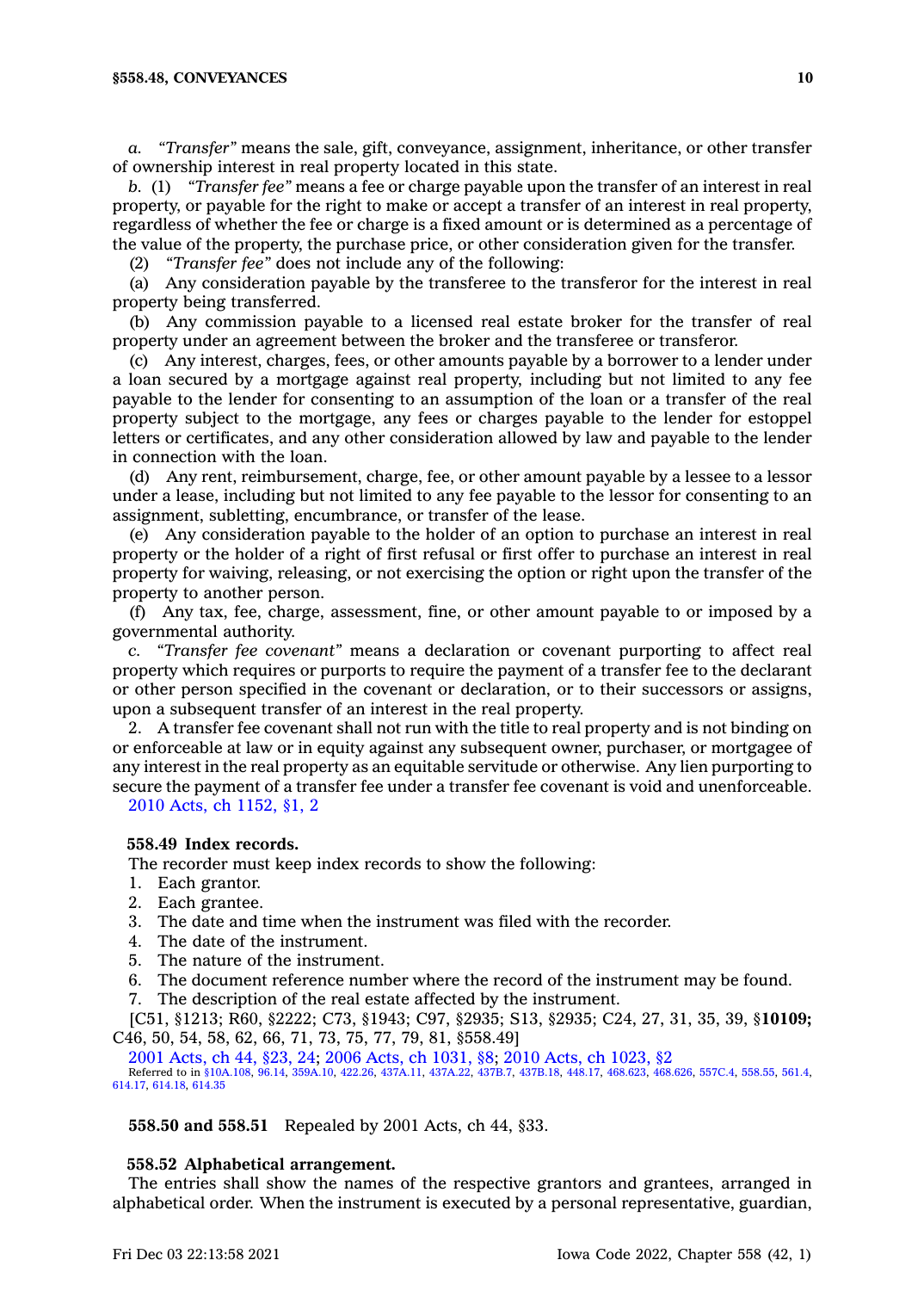referee, commissioner, receiver, sheriff, or other person acting in <sup>a</sup> representative capacity, the recorder shall enter upon the index the name and representative capacity of each person executing the instrument and the owner of the property if disclosed in the instrument.

[C51, §1215; R60, §2224; C73, §1945; C97, §2937; C24, 27, 31, 35, 39, §**10112;** C46, 50, 54, 58, 62, 66, 71, 73, 75, 77, 79, 81, §558.52]

2001 [Acts,](https://www.legis.iowa.gov/docs/acts/2001/CH0044.pdf) ch 44, §25 Referred to in [§10A.108](https://www.legis.iowa.gov/docs/code/10A.108.pdf), [96.14](https://www.legis.iowa.gov/docs/code/96.14.pdf), [359A.10](https://www.legis.iowa.gov/docs/code/359A.10.pdf), [422.26](https://www.legis.iowa.gov/docs/code/422.26.pdf), [437A.11,](https://www.legis.iowa.gov/docs/code/437A.11.pdf) [437A.22](https://www.legis.iowa.gov/docs/code/437A.22.pdf), [437B.7](https://www.legis.iowa.gov/docs/code/437B.7.pdf), [437B.18](https://www.legis.iowa.gov/docs/code/437B.18.pdf), [448.17](https://www.legis.iowa.gov/docs/code/448.17.pdf), [468.623](https://www.legis.iowa.gov/docs/code/468.623.pdf), [468.626](https://www.legis.iowa.gov/docs/code/468.626.pdf), [557C.4](https://www.legis.iowa.gov/docs/code/557C.4.pdf), [558.55](https://www.legis.iowa.gov/docs/code/558.55.pdf), [561.4](https://www.legis.iowa.gov/docs/code/561.4.pdf), [614.17](https://www.legis.iowa.gov/docs/code/614.17.pdf), [614.18](https://www.legis.iowa.gov/docs/code/614.18.pdf), [614.35](https://www.legis.iowa.gov/docs/code/614.35.pdf)

**558.53 and 558.54** Repealed by 2001 Acts, ch 44, §33.

**558.55 Filing and indexing — constructive notice.**

The recorder must endorse upon every instrument properly filed for recording in the recorder's office, the day, hour, and minute when filed for recording and the document reference number, and enter in the index the entries required to be entered pursuant to [sections](https://www.legis.iowa.gov/docs/code/558.49.pdf) 558.49 and [558.52](https://www.legis.iowa.gov/docs/code/558.52.pdf). The recording and indexing shall constitute constructive notice to all persons of the rights of the grantees conferred by the instruments.

[C51, §1214; R60, §2223; C73, §1944; C97, §2936; C24, 27, 31, 35, 39, §**10115;** C46, 50, 54, 58, 62, 66, 71, 73, 75, 77, 79, 81, §558.55]

2001 [Acts,](https://www.legis.iowa.gov/docs/acts/2001/CH0044.pdf) ch 44, §26; 2007 [Acts,](https://www.legis.iowa.gov/docs/acts/2007/CH0101.pdf) ch 101, §4; 2009 [Acts,](https://www.legis.iowa.gov/docs/acts/2009/CH0027.pdf) ch 27, §34 Referred to in [§6B.3](https://www.legis.iowa.gov/docs/code/6B.3.pdf)

**558.56** Reserved.

#### **558.57 Entry on auditor's transfer books.**

After the recorder has accepted for recording and indexed any deed, real estate installment contract, or other instrument unconditionally conveying real estate or altering <sup>a</sup> real estate contract by assigning the buyer's or seller's interest, changing the name of the buyer or seller, changing the legal description of the property, forfeiting or canceling the contract, or making other significant changes, the auditor shall make the proper entries upon the transfer books in the auditor's office.

[C73, §1952, 1953; C97, §2932, 2934; C24, 27, 31, 35, 39, §**10116;** C46, 50, 54, 58, 62, 66, 71, 73, 75, 77, 79, 81, §558.57]

85 [Acts,](https://www.legis.iowa.gov/docs/acts/1985/CH0159.pdf) ch 159, §8; 86 Acts, ch [1079,](https://www.legis.iowa.gov/docs/acts/1986/CH1079.pdf) §2; 2000 Acts, ch [1058,](https://www.legis.iowa.gov/docs/acts/2000/CH1058.pdf) §56; 2001 [Acts,](https://www.legis.iowa.gov/docs/acts/2001/CH0143.pdf) ch 143, §5; 2004 Acts, ch [1144,](https://www.legis.iowa.gov/docs/acts/2004/CH1144.pdf) §4; 2006 Acts, ch [1031,](https://www.legis.iowa.gov/docs/acts/2006/CH1031.pdf) §9 Referred to in [§331.507](https://www.legis.iowa.gov/docs/code/331.507.pdf), [558.58](https://www.legis.iowa.gov/docs/code/558.58.pdf)

**558.58 Recorder to collect and deliver to auditor.**

1. *a.* At the time of filing <sup>a</sup> deed, real estate installment contract, or other instrument mentioned in section [558.57](https://www.legis.iowa.gov/docs/code/558.57.pdf), the recorder shall collect, and note payment of, the recording fee and the auditor's transfer fee, as provided by law, except as provided in [subsection](https://www.legis.iowa.gov/docs/code/558.58.pdf) 2.

*b.* After the recorder has accepted the instrument for recording, the instrument shall be indexed and then delivered to the auditor to be placed on the auditor's transfer books.

2. When the person required to pay <sup>a</sup> fee relating to <sup>a</sup> real estate transaction is <sup>a</sup> governmental subdivision or agency, the recorder, at the request of the governmental subdivision or agency, shall bill the governmental subdivision or agency for the fees required to be paid. The governmental subdivision or agency shall pay the fees and taxes due within thirty days after the date of filing.

[C24, 27, 31, 35, 39, §**10117;** C46, 50, 54, 58, 62, 66, 71, 73, 75, 77, 79, 81, §558.58]

86 Acts, ch [1079,](https://www.legis.iowa.gov/docs/acts/1986/CH1079.pdf) §3; 2000 Acts, ch [1058,](https://www.legis.iowa.gov/docs/acts/2000/CH1058.pdf) §56; 2001 [Acts,](https://www.legis.iowa.gov/docs/acts/2001/CH0143.pdf) ch 143, §6; 2006 Acts, ch [1031,](https://www.legis.iowa.gov/docs/acts/2006/CH1031.pdf) §10; 2013 [Acts,](https://www.legis.iowa.gov/docs/acts/2013/CH0030.pdf) ch 30, §261

Referred to in [§331.602](https://www.legis.iowa.gov/docs/code/331.602.pdf), [598.21](https://www.legis.iowa.gov/docs/code/598.21.pdf), [633.480](https://www.legis.iowa.gov/docs/code/633.480.pdf), [633.481](https://www.legis.iowa.gov/docs/code/633.481.pdf)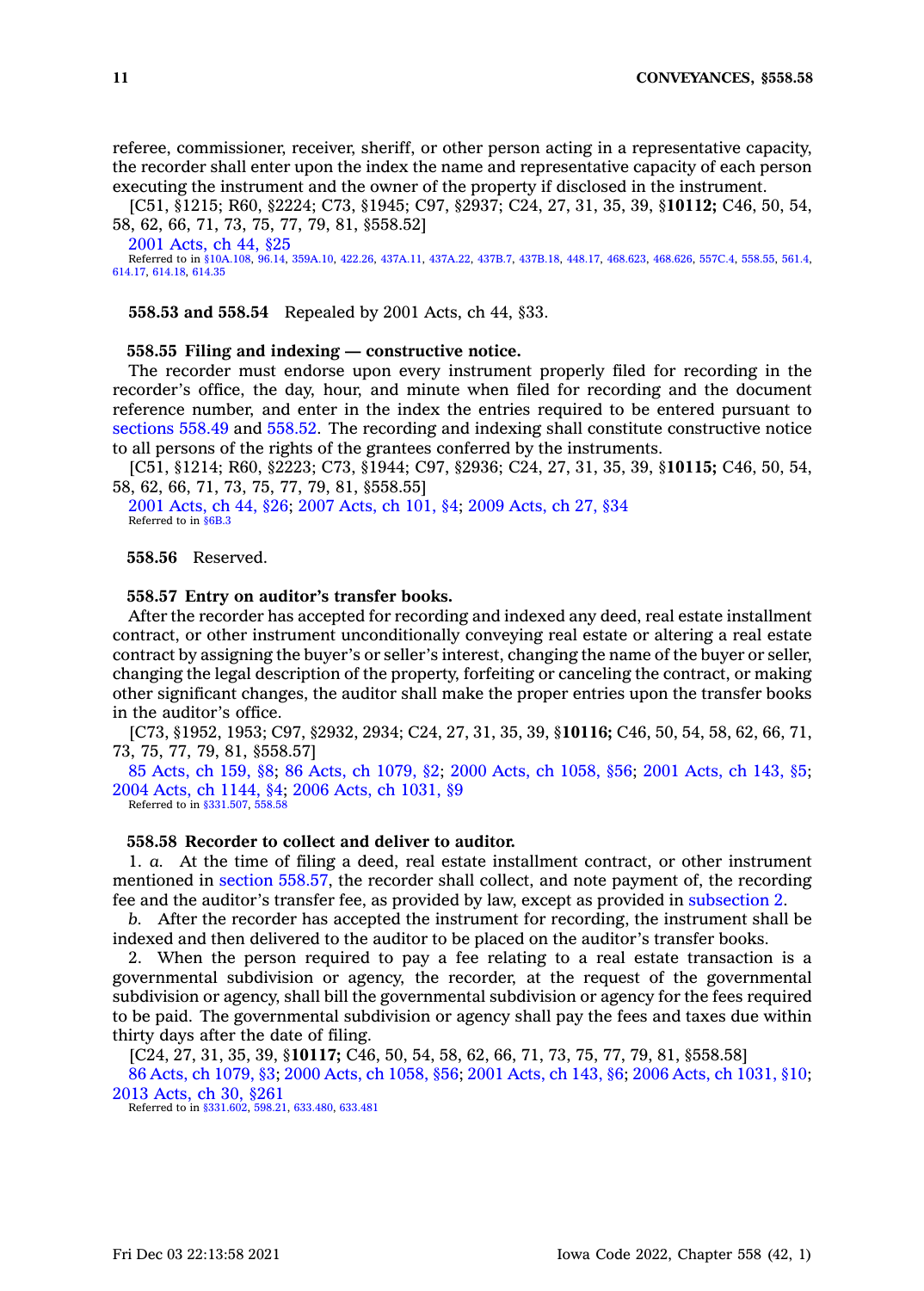#### **558.59 Final record.**

Every instrument shall be recorded as soon as practicable, after which the recorder shall complete the entries to show the document reference number where the record is to be found. [C51, §1216; R60, §2225; C73, §1946; C97, §2938; C24, 27, 31, 35, 39, §**10118;** C46, 50, 54,

58, 62, 66, 71, 73, 75, 77, 79, 81, §558.59] 2001 [Acts,](https://www.legis.iowa.gov/docs/acts/2001/CH0044.pdf) ch 44, §27

#### **558.60 Transfer and index books.**

1. The county auditor shall keep in the county auditor's office books for the transfer of real estate, which shall consist of <sup>a</sup> transfer book, index book, and plat book. As used in this context, *"book"* means the method of data storage and retrieval utilized by the county auditor.

2. The auditor shall index the real estate transfers by block and lot or by township, range, section, section quarter, and subdivision, as occasion may require. The transfer books shall show all of the following:

- *a.* Each grantor.
- *b.* Each grantee.
- *c.* The date of the instrument.
- *d.* The nature of the instrument.
- *e.* The document reference number where the record of the instrument may be found.
- *f.* The description of the real estate conveyed.

[C73, §1948; C97, §2927; C24, 27, 31, 35, 39, §**10119;** C46, 50, 54, 58, 62, 66, 71, 73, 75, 77, 79, 81, §558.60]

2006 Acts, ch [1031,](https://www.legis.iowa.gov/docs/acts/2006/CH1031.pdf) §11; 2013 [Acts,](https://www.legis.iowa.gov/docs/acts/2013/CH0030.pdf) ch 30, §261 Referred to in [§331.508](https://www.legis.iowa.gov/docs/code/331.508.pdf), [558.66](https://www.legis.iowa.gov/docs/code/558.66.pdf)

**558.61 and 558.62** Repealed by 2006 Acts, ch 1031, §16. See §558.60.

#### **558.63 Book of plats — how kept.**

The auditor shall keep the book of plats showing the number of lot and block, or township and range, divided into sections and subdivisions as occasion may require, and shall designate thereon each piece of real estate and the name of the owner. The plats shall be lettered or numbered so that they may be conveniently referred to in the transfer book.

[C73, §1950; C97, §2929; C24, 27, 31, 35, 39, §**10122;** C46, 50, 54, 58, 62, 66, 71, 73, 75, 77, 79, 81, §558.63]

2006 Acts, ch [1031,](https://www.legis.iowa.gov/docs/acts/2006/CH1031.pdf) §12 Referred to in [§331.508](https://www.legis.iowa.gov/docs/code/331.508.pdf)

**558.64 Entries of transfers.** Repealed by 2006 Acts, ch [1031,](https://www.legis.iowa.gov/docs/acts/2006/CH1031.pdf) §16. See [§558.60](https://www.legis.iowa.gov/docs/code/558.60.pdf).

### **558.65 Council's approval of certain plats.**

No conveyances or plats of additions to any city or subdivision of any lands lying within or adjacent to any city in which streets and alleys and other public grounds are sought to be dedicated to public use, or other conveyances in which streets and alleys are sought to be conveyed to such city, shall be so entered, unless such conveyances, plats, or other instruments have endorsed thereon the approval of the council of such city, the certificates of such approval to be made by the city clerk.

[S13, §2930; C24, 27, 31, 35, 39, §**10124;** C46, 50, 54, 58, 62, 66, 71, 73, 75, 77, 79, 81, §558.65]

Referred to in [§331.508](https://www.legis.iowa.gov/docs/code/331.508.pdf) Plats, see also [chapter](https://www.legis.iowa.gov/docs/code//354.pdf) 354

#### **558.66 Updating county administrative records.**

1. Upon the receipt of an instrument that satisfies the requirements of this [section](https://www.legis.iowa.gov/docs/code/558.66.pdf) and the payment of the applicable fees authorized in section 331.507, [subsection](https://www.legis.iowa.gov/docs/code/331.507.pdf) 2, the auditor shall enter the updated or corrected real estate ownership information in the transfer books and index required by [section](https://www.legis.iowa.gov/docs/code/558.60.pdf) 558.60.

2. In the case of an instrument filed with the recorder that satisfies the requirements of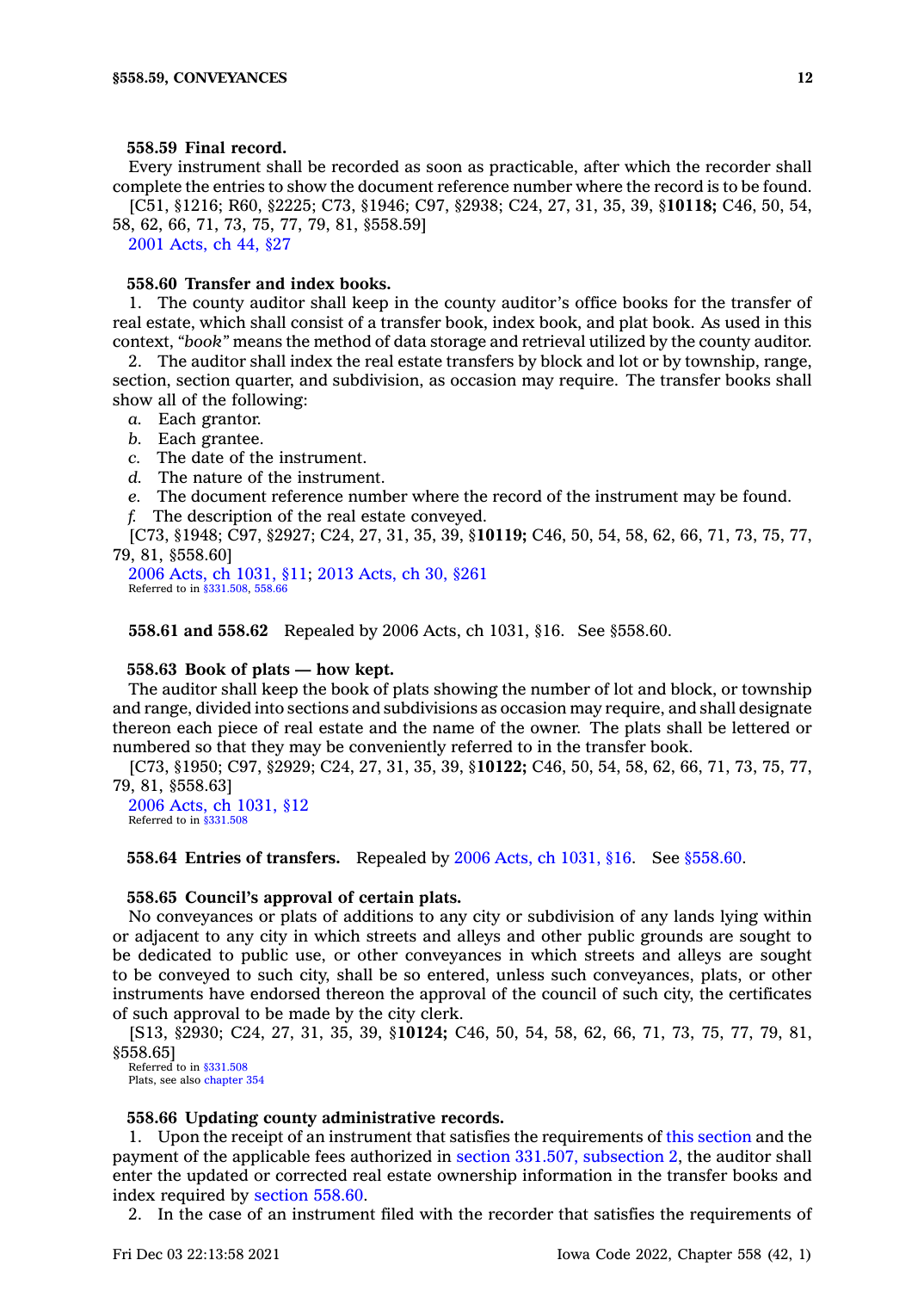this [section](https://www.legis.iowa.gov/docs/code/558.66.pdf), the recorder shall collect the applicable fees authorized under section [331.507,](https://www.legis.iowa.gov/docs/code/331.507.pdf) [subsection](https://www.legis.iowa.gov/docs/code/331.507.pdf) 2, and section [331.604](https://www.legis.iowa.gov/docs/code/331.604.pdf) and pay such fees to the treasurer as provided in [section](https://www.legis.iowa.gov/docs/code/331.902.pdf) 331.902, [subsection](https://www.legis.iowa.gov/docs/code/331.902.pdf) 3.

3. Each of the following instruments shall be accepted by the recorder for the purpose of updating the county transfer books and index if <sup>a</sup> conveyance has not occurred:

*a.* A certificate issued by the clerk of the district court or clerk of the supreme court indicating that the title to real estate has been finally established in any named person by judgment or decree or by will.

*b.* An affidavit of or on behalf of <sup>a</sup> surviving joint tenant or <sup>a</sup> person who owns the remainder interest. The affidavit shall include the following:

(1) The name of the affiant.

(2) The name of the surviving joint tenant or owner of the remainder interest, as applicable, in whose name the county records should reflect ownership of title.

(3) The name of the deceased joint tenant or life tenant and such person's date of death.

(4) The legal description of the real estate located in the county.

(5) The description and date of filing and recording of the conveyance instrument by which the surviving joint tenant or owner of the remainder interest acquired title.

(6) The document reference number of the instrument establishing title, if applicable.

(7) A request that the auditor enter the information on the transfer books and index pursuant to [subsection](https://www.legis.iowa.gov/docs/code/558.66.pdf) 1.

*c.* An affidavit by or for <sup>a</sup> person, other than an individual, following <sup>a</sup> merger, consolidation, name change, or change of fiduciary. The affidavit shall include the following, as applicable:

(1) The former name of the person.

(2) The new name of the person.

(3) The legal description of the real estate located in the county.

(4) A description of the merger, consolidation, name change, or change of fiduciary.

(5) A request that the auditor enter the information on the transfer books and index pursuant to [subsection](https://www.legis.iowa.gov/docs/code/558.66.pdf) 1.

*d.* Articles of merger, consolidation, or name change as required by another provision of law if the legal description of the real estate is attached thereto.

4. An instrument recorded pursuant to this [section](https://www.legis.iowa.gov/docs/code/558.66.pdf) is not <sup>a</sup> muniment of title.

[C97, §2931; C24, 27, 31, 35, 39, §**10125;** C46, 50, 54, 58, 62, 66, 71, 73, 75, 77, 79, 81, §558.66]

85 [Acts,](https://www.legis.iowa.gov/docs/acts/1985/CH0159.pdf) ch 159, §9; 86 Acts, ch [1079,](https://www.legis.iowa.gov/docs/acts/86/CH1079.pdf) §4; 90 Acts, ch [1035,](https://www.legis.iowa.gov/docs/acts/90/CH1035.pdf) §1; 91 [Acts,](https://www.legis.iowa.gov/docs/acts/91/CH0086.pdf) ch 86, §1; 93 [Acts,](https://www.legis.iowa.gov/docs/acts/93/CH0109.pdf) ch [109,](https://www.legis.iowa.gov/docs/acts/93/CH0109.pdf) §14; 2000 Acts, ch [1058,](https://www.legis.iowa.gov/docs/acts/2000/CH1058.pdf) §56; 2006 Acts, ch [1129,](https://www.legis.iowa.gov/docs/acts/2006/CH1129.pdf) §3; 2009 [Acts,](https://www.legis.iowa.gov/docs/acts/2009/CH0027.pdf) ch 27, §35; 2011 [Acts,](https://www.legis.iowa.gov/docs/acts/2011/CH0021.pdf) ch [21,](https://www.legis.iowa.gov/docs/acts/2011/CH0021.pdf) §1; 2012 Acts, ch [1023,](https://www.legis.iowa.gov/docs/acts/2012/CH1023.pdf) §82; 2021 [Acts,](https://www.legis.iowa.gov/docs/acts/2021/CH0162.pdf) ch 162, §1, 2

Referred to in [§331.508](https://www.legis.iowa.gov/docs/code/331.508.pdf) Title established or changed — certificate; [§602.8102\(10\)](https://www.legis.iowa.gov/docs/code/602.8102.pdf) Subsection 3, paragraph b, unnumbered paragraph 1 amended Subsection 3, paragraph c, unnumbered paragraph 1 amended

## **558.67 Correction of books and instruments.**

The auditor from time to time shall correct any error appearing in the transfer books, and shall notify the grantee of any error in description discovered in any instrument filed for transfer, and permit the same to be corrected by the parties before completing such transfer.

[C73, §1954; C97, §2933; C24, 27, 31, 35, 39, §**10126;** C46, 50, 54, 58, 62, 66, 71, 73, 75, 77, 79, 81, §558.67]

Referred to in [§331.508](https://www.legis.iowa.gov/docs/code/331.508.pdf), [614.21](https://www.legis.iowa.gov/docs/code/614.21.pdf)

#### **558.68 Perpetuities.**

1. A nonvested interest in property is not valid unless it must vest, if at all, within twenty-one years after one or more lives in being at the creation of the interest and any relevant period of gestation.

2. *a.* In determining whether <sup>a</sup> nonvested interest would violate the rule against perpetuities in [subsection](https://www.legis.iowa.gov/docs/code/558.68.pdf) 1, the period of the rule shall be measured by actual events rather than by possible events, in any case in which that would validate the interest. For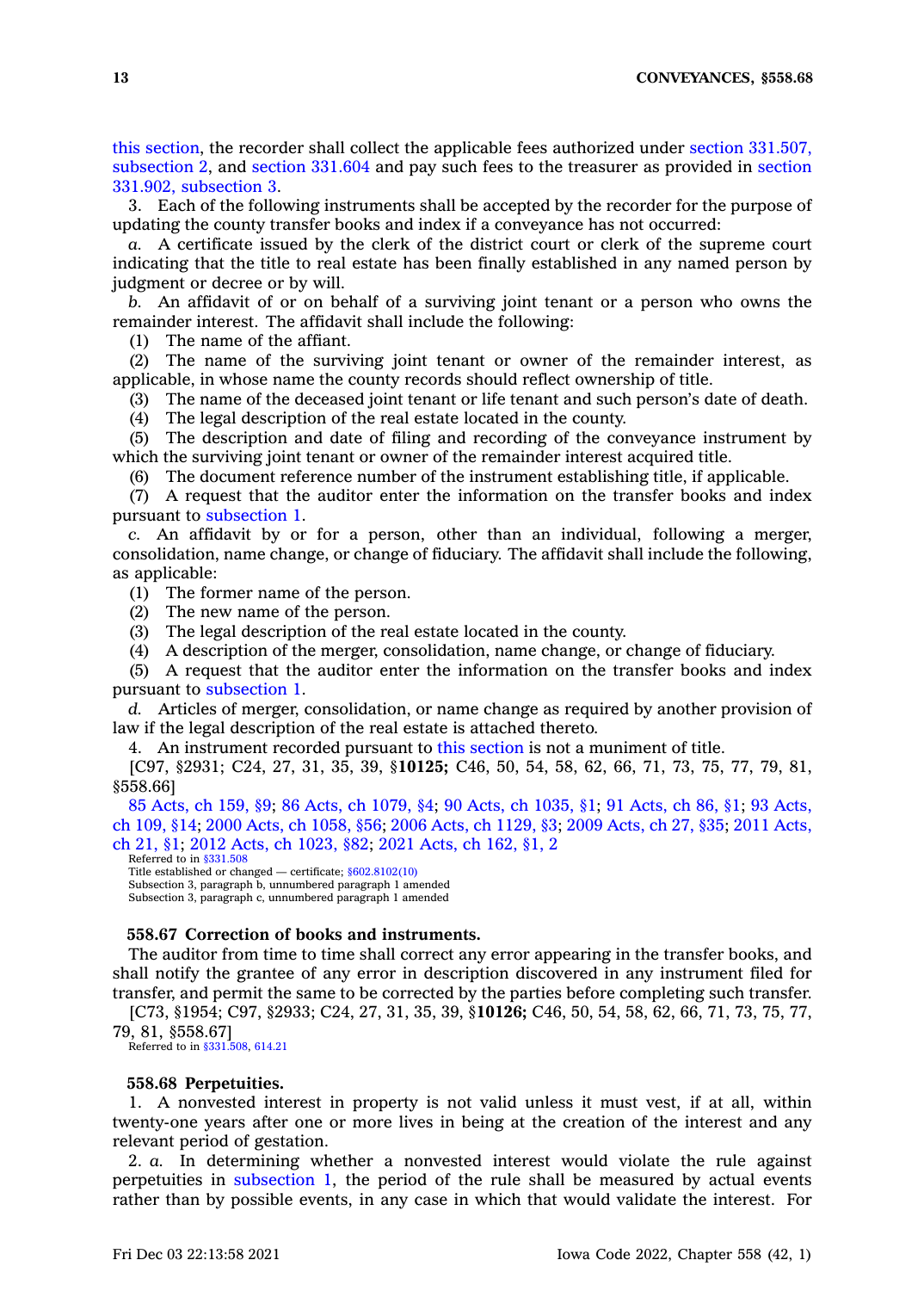this purpose, if an examination of the facts in existence at the time the period of the rule begins to run reveals <sup>a</sup> life or lives in being within twenty-one years after whose deaths the nonvested interest will necessarily vest, if it ever vests, that life or lives are the measuring lives for purposes of the rule against perpetuities with respect to that nonvested interest and that nonvested interest is valid under the rule.

*b.* If no such life or lives can be ascertained at the time the period of the rule begins to run, the measuring lives for purposes of the rule are all of the following:

(1) The creator of the nonvested interest, if the period of the rule begins to run in the creator's lifetime.

(2) Those persons alive when the period begins to run, if reasonable in number, who have been selected by the creator of the interest to measure the validity of the nonvested interest or, if none, those persons, if reasonable in number, who have <sup>a</sup> beneficial interest whether vested or nonvested in the property in which the nonvested interest exists, the grandparents of all such beneficiaries and the issue of such grandparents alive when the period of the rule begins to run, and those persons who are the potential appointees of <sup>a</sup> special power of appointment exercisable over the property in which the nonvested interests exist who are the grandparents or issue of the grandparents of the donee of the power and alive when the period of the rule begins to run.

(3) Those other persons alive when the period of the rule begins to run, if reasonable in number, who are specifically mentioned in describing the beneficiaries of the property in which the nonvested interest exists.

(4) The donee of <sup>a</sup> general or special power of appointment if the donee is alive when the period of the rule begins to run and if the exercise of that power could affect the nonvested interest.

3. A nonvested interest that would violate the rule against perpetuities whether its period is measured by actual or by possible events shall be judicially reformed to most closely approximate the intention of the creator of the interest in order that the nonvested interest will vest, even though it may not become possessory, within the period of the rule.

4. This [section](https://www.legis.iowa.gov/docs/code/558.68.pdf) is applicable to all nonvested interests created on, before, or after July 1, 1983.

5. This [section](https://www.legis.iowa.gov/docs/code/558.68.pdf) shall not impair the validity of an environmental covenant established pursuant to [chapter](https://www.legis.iowa.gov/docs/code//455I.pdf) 455I.

6. This [section](https://www.legis.iowa.gov/docs/code/558.68.pdf) shall not extinguish, limit, or impair the validity of <sup>a</sup> document or instrument specified in section [499A.23](https://www.legis.iowa.gov/docs/code/499A.23.pdf) or [499B.21](https://www.legis.iowa.gov/docs/code/499B.21.pdf), or any property interests created by such document or instrument.

[C51, §1191; R60, §2199; C73, §1920; C97, §2901; C24, 27, 31, 35, 39, §**10127;** C46, 50, 54, 58, 62, 66, 71, 73, 75, 77, 79, 81, §558.68]

83 [Acts,](https://www.legis.iowa.gov/docs/acts/1983/CH0020.pdf) ch 20, §1; 2005 [Acts,](https://www.legis.iowa.gov/docs/acts/2005/CH0102.pdf) ch 102, §17; 2014 Acts, ch [1095,](https://www.legis.iowa.gov/docs/acts/2014/CH1095.pdf) §4, 6 Referred to in [§455I.9](https://www.legis.iowa.gov/docs/code/455I.9.pdf), [499A.23](https://www.legis.iowa.gov/docs/code/499A.23.pdf), [499B.21](https://www.legis.iowa.gov/docs/code/499B.21.pdf)

Subsection 6 applies to all multiple housing cooperatives and horizontal property regimes created prior to, and still in existence on, July 1, 2014, and created on or after July 1, 2014; 2014 Acts, ch [1095,](https://www.legis.iowa.gov/docs/acts/2014/CH1095.pdf) §6

## **558.69 Groundwater hazard statement —requirements — liability.**

1. With each declaration of value submitted to the county recorder under [chapter](https://www.legis.iowa.gov/docs/code//428A.pdf) 428A, there shall be submitted <sup>a</sup> groundwater hazard statement stating all of the following:

*a.* Whether any known private burial site is situated on the property, and if <sup>a</sup> known private burial site is situated on the property, the statement shall state the approximate location of the site.

*b.* That no known wells are situated on the property, or if known wells are situated on the property, the statement must state the approximate location of each known well and its status with respect to section [455B.190](https://www.legis.iowa.gov/docs/code/455B.190.pdf) or [460.302](https://www.legis.iowa.gov/docs/code/460.302.pdf).

*c.* That no known disposal site for solid waste, as defined in section [455B.301](https://www.legis.iowa.gov/docs/code/455B.301.pdf), which has been deemed to be potentially hazardous by the department of natural resources, exists on the property, or if such <sup>a</sup> known disposal site does exist, the location of the site on the property.

*d.* That no known underground storage tank, as defined in section [455B.471,](https://www.legis.iowa.gov/docs/code/455B.471.pdf) subsection [11](https://www.legis.iowa.gov/docs/code/455B.471.pdf), exists on the property, or if <sup>a</sup> known underground storage tank does exist, the type and size of the tank, and any known substance in the tank.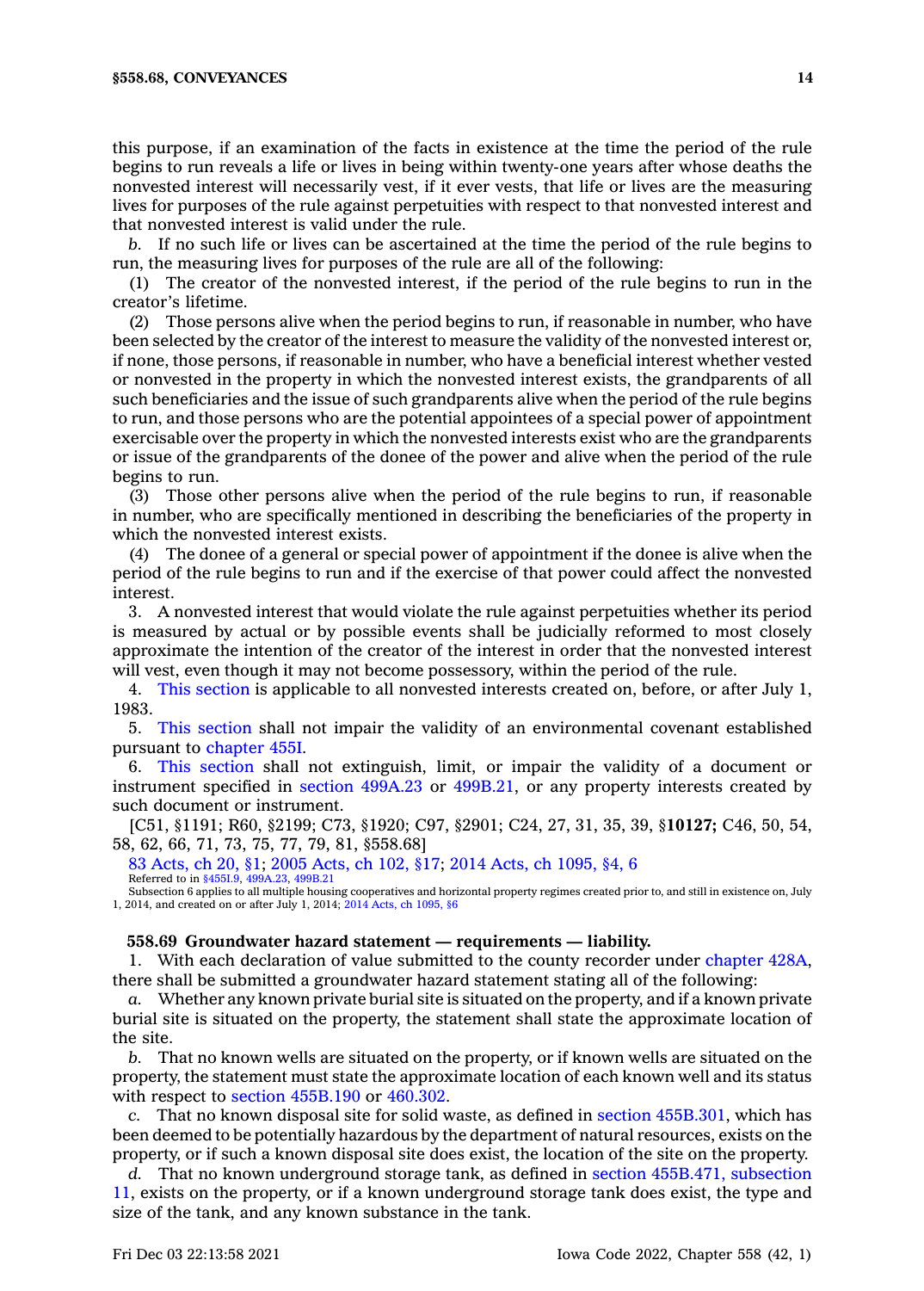*e.* That no known hazardous waste as defined in section [455B.411,](https://www.legis.iowa.gov/docs/code/455B.411.pdf) subsection 3, exists on the property, or if known hazardous waste does exist, that the waste is being managed in accordance with rules adopted by the department of natural resources.

*f.* That no known private sewage disposal system exists on the property or, if such private sewage disposal system exists, that the system has been inspected pursuant to [section](https://www.legis.iowa.gov/docs/code/455B.172.pdf) [455B.172,](https://www.legis.iowa.gov/docs/code/455B.172.pdf) subsection 11, or that the property is not subject to inspection due to its exclusion from <sup>a</sup> regulated transfer pursuant to section [455B.172,](https://www.legis.iowa.gov/docs/code/455B.172.pdf) subsection 11, paragraph *"a"*.

2. The groundwater hazard statement shall be signed by at least one of the sellers or their agents.

3. The county recorder shall refuse to record any deed, instrument, or writing for which <sup>a</sup> declaration of value is required under [chapter](https://www.legis.iowa.gov/docs/code//428A.pdf) 428A unless the groundwater hazard statement required by this [section](https://www.legis.iowa.gov/docs/code/558.69.pdf) has been submitted to the county recorder.

4. A buyer of property shall be provided with <sup>a</sup> copy of the submitted groundwater hazard statement by the seller.

5. The land application of sludges or soils resulting from the remediation of underground storage tank releases accomplished in compliance with department of natural resources rules without <sup>a</sup> permit is not required to be reported as the disposal of solid waste or hazardous waste.

6. The director of the department of natural resources shall prescribe the form of the groundwater hazard statement.

7. The county recorder shall transmit the groundwater hazard statements to the department of natural resources at times and in <sup>a</sup> manner directed by the director of the department.

8. The owner of the property is responsible for the accuracy of the information submitted on the groundwater hazard statement. The owner's agent shall not be liable for the accuracy of information provided by the owner of the property. The provisions of this [subsection](https://www.legis.iowa.gov/docs/code/558.69.pdf) do not limit liability which may be imposed under <sup>a</sup> contract or under any other law.

9. Notwithstanding section [331.604](https://www.legis.iowa.gov/docs/code/331.604.pdf) or any other provision of law to the contrary, the county recorder shall not charge or collect <sup>a</sup> fee for the submission or filing of <sup>a</sup> groundwater hazard statement.

87 [Acts,](https://www.legis.iowa.gov/docs/acts/1987/CH0225.pdf) ch 225, §307; 88 Acts, ch [1169,](https://www.legis.iowa.gov/docs/acts/88/CH1169.pdf) §16, 17; 90 Acts, ch [1235,](https://www.legis.iowa.gov/docs/acts/90/CH1235.pdf) §42; 99 [Acts,](https://www.legis.iowa.gov/docs/acts/99/CH0140.pdf) ch 140, §1; 2006 Acts, ch [1014,](https://www.legis.iowa.gov/docs/acts/2006/CH1014.pdf) §9; 2010 Acts, ch [1120,](https://www.legis.iowa.gov/docs/acts/2010/CH1120.pdf) §6; 2011 [Acts,](https://www.legis.iowa.gov/docs/acts/2011/CH0009.pdf) ch 9, §8; 2019 [Acts,](https://www.legis.iowa.gov/docs/acts/2019/CH0089.pdf) ch 89, §7 Referred to in [§331.606B](https://www.legis.iowa.gov/docs/code/331.606B.pdf)

## **558.70 Contract disclosure statement required for certain residential real estate installment sales.**

1. Prior to executing <sup>a</sup> residential real estate installment sales contract, the contract seller shall deliver <sup>a</sup> written contract disclosure statement to the contract purchaser which shall clearly set forth the following information:

*a.* If the real estate subject to the contract has been separately assessed for property tax purposes, the current assessed value of the real estate.

*b.* (1) A complete description of any property taxes due and payable on the real estate and <sup>a</sup> complete description of any special assessment on the real estate and the term of the assessment.

(2) Information on whether any property taxes or special assessments are delinquent and whether any tax sale certificates have been issued for delinquent property taxes or special assessments on the real estate.

*c.* A complete description of any mortgages or other liens encumbering or secured by the real estate, including the identity and address of the current owner of record with respect to each such mortgage or lien, as well as <sup>a</sup> description of the total outstanding balance and due date under any such mortgage or lien.

*d.* A complete amortization schedule for all payments to be made pursuant to the contract, which amortization schedule shall include information on the portion of each payment to be applied to principal and the portion to be applied to interest.

*e.* If the contract requires <sup>a</sup> balloon payment, <sup>a</sup> complete description of the balloon payment, including the date the payment is due, the amount of the balloon payment, and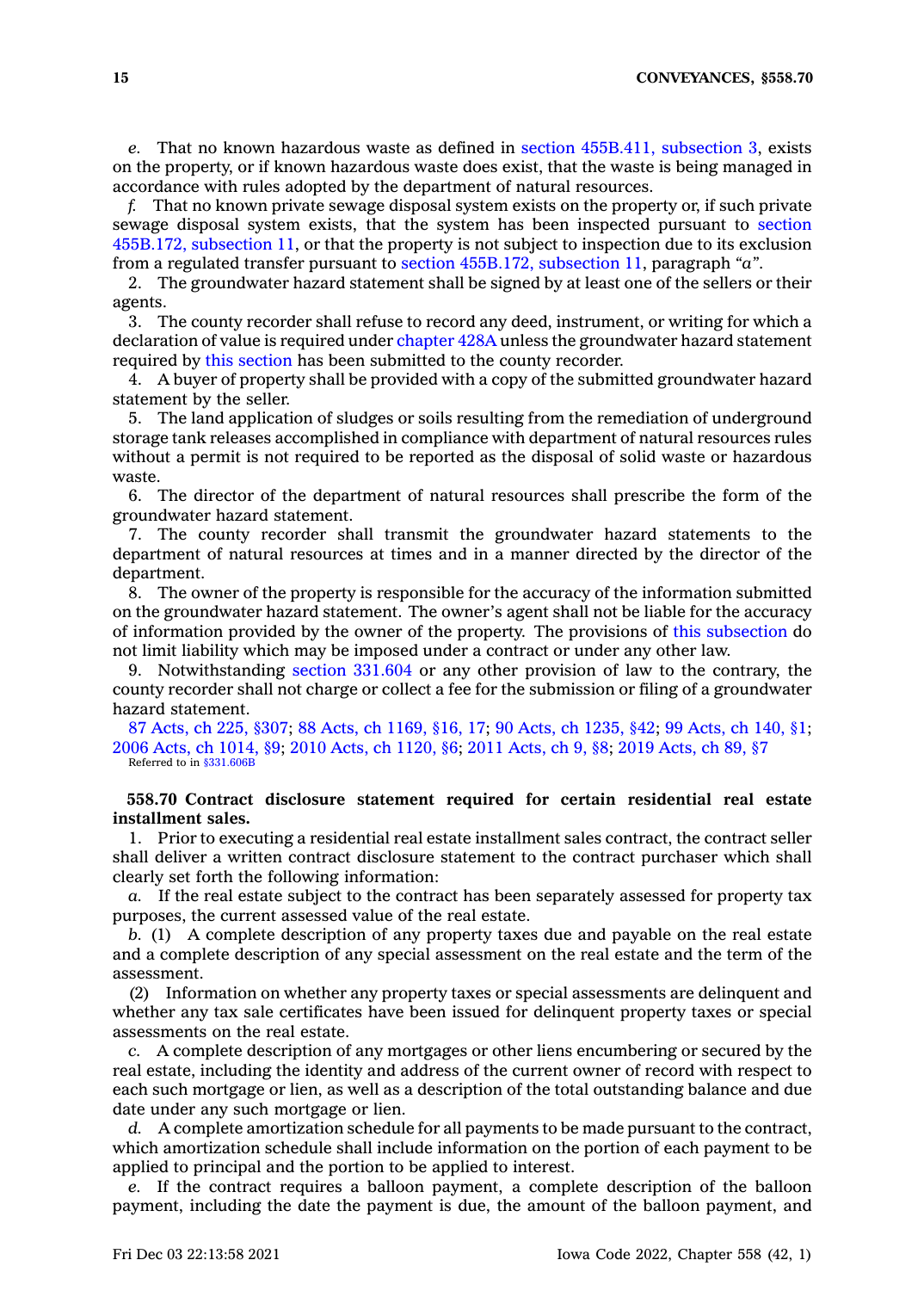other terms related to the balloon payment. For purposes of this paragraph, <sup>a</sup> *"balloon payment"* is any scheduled payment that is more than twice as large as the average of earlier scheduled payments.

*f.* The annual rate of interest to be charged under the contract.

*g.* A statement that the purchaser has <sup>a</sup> right to seek independent legal counsel concerning the contract and any matters pertaining to the contract.

*h.* A statement that the purchaser has <sup>a</sup> right to receive <sup>a</sup> true and complete copy of the contract after it has been executed by all parties to the contract.

*i.* The mailing address of each party to the contract.

*j.* If the contract is subject to forfeiture, <sup>a</sup> statement that if the purchaser does not comply with the terms of the contract, the purchaser may lose all rights in the real estate and all sums paid under the contract.

2. The contract disclosure statement shall be dated and signed by each party to the contract, and the contract purchaser shall be provided <sup>a</sup> complete copy of the contract at the time the disclosure statement is delivered to the contract purchaser pursuant to [subsection](https://www.legis.iowa.gov/docs/code/558.70.pdf) 1.

3. Within five days after <sup>a</sup> residential real estate installment sales contract has been executed by all parties to the contract, the contract seller shall mail <sup>a</sup> true and correct copy of the contract by regular first class mail to the last known address of each contract purchaser. However, this requirement is satisfied as to any purchaser who acknowledges in writing that the purchaser has received <sup>a</sup> true and correct copy of the fully executed contract.

4. This [section](https://www.legis.iowa.gov/docs/code/558.70.pdf) applies to <sup>a</sup> contract seller who entered into four or more residential real estate contracts in the three hundred sixty-five days previous to the contract seller signing the contract disclosure statement. For purposes of this [subsection](https://www.legis.iowa.gov/docs/code/558.70.pdf), two or more entities sharing <sup>a</sup> common owner or manager are considered <sup>a</sup> single contract seller. This [section](https://www.legis.iowa.gov/docs/code/558.70.pdf) does not apply to <sup>a</sup> person or organization listed in section 535B.2, [subsections](https://www.legis.iowa.gov/docs/code/535B.2.pdf) 1 through 6.

5. A violation of this [section](https://www.legis.iowa.gov/docs/code/558.70.pdf) affects title to property only as provided in [section](https://www.legis.iowa.gov/docs/code/558.71.pdf) 558.71.

6. For purposes of this [section](https://www.legis.iowa.gov/docs/code/558.70.pdf), *"residential real estate"* means <sup>a</sup> residential dwelling containing no more than two single-family dwelling units, which is not located on <sup>a</sup> tract of land used for agricultural purposes as defined in [section](https://www.legis.iowa.gov/docs/code/535.13.pdf) 535.13.

7. This [section](https://www.legis.iowa.gov/docs/code/558.70.pdf) and any rules adopted to administer this [section](https://www.legis.iowa.gov/docs/code/558.70.pdf) shall not limit or abridge any duty, requirement, obligation, or liability for disclosure created by any other provision of law, or under <sup>a</sup> contract between the parties.

2002 Acts, ch [1136,](https://www.legis.iowa.gov/docs/acts/2002/CH1136.pdf) §1, 6; 2005 [Acts,](https://www.legis.iowa.gov/docs/acts/2005/CH0083.pdf) ch 83, §9, 10; 2007 [Acts,](https://www.legis.iowa.gov/docs/acts/2007/CH0022.pdf) ch 22, §99; 2008 Acts, ch [1160,](https://www.legis.iowa.gov/docs/acts/2008/CH1160.pdf) [§36](https://www.legis.iowa.gov/docs/acts/2008/CH1160.pdf)

Referred to in [§558.46,](https://www.legis.iowa.gov/docs/code/558.46.pdf) [558.71](https://www.legis.iowa.gov/docs/code/558.71.pdf), [558A.4](https://www.legis.iowa.gov/docs/code/558A.4.pdf), [714.8](https://www.legis.iowa.gov/docs/code/714.8.pdf)

## **558.71 Civil liabilities.**

1. A contract purchaser injured by <sup>a</sup> violation of [section](https://www.legis.iowa.gov/docs/code/558.70.pdf) 558.70 may within one year of the execution of the contract bring an equitable action in the district court of record where the real estate is located to obtain relief as follows:

*a.* The court may rescind <sup>a</sup> contract that remains in existence at the time the action is commenced, and award restitution to the contract purchaser determined in accordance with the standards for damages specified in paragraph *"b"*.

*b.* If the contract has been terminated by any means prior to commencement of the action, the contract purchaser may recover <sup>a</sup> money judgment against the original contract seller for <sup>a</sup> sum equal to all amounts the contract purchaser paid to the contract seller, plus the reasonable value of any improvements to the real estate made by the contract purchaser, plus any other proximately caused or incidental damages, less the fair rental value of the real estate for the period of time the contract purchaser was in possession of the real estate. For the purposes of this paragraph, the fair rental value of the real estate shall be based on the fair rental value of the real estate as of the date the real estate installment sales contract was executed by all parties to the contract.

2. A contract purchaser alleging <sup>a</sup> violation of [section](https://www.legis.iowa.gov/docs/code/558.70.pdf) 558.70 bears the burden of establishing such violation by <sup>a</sup> preponderance of the evidence.

3. An order of rescission or <sup>a</sup> money judgment awarded shall not affect any rights or responsibilities arising from any conveyance or encumbrance made by either the contract